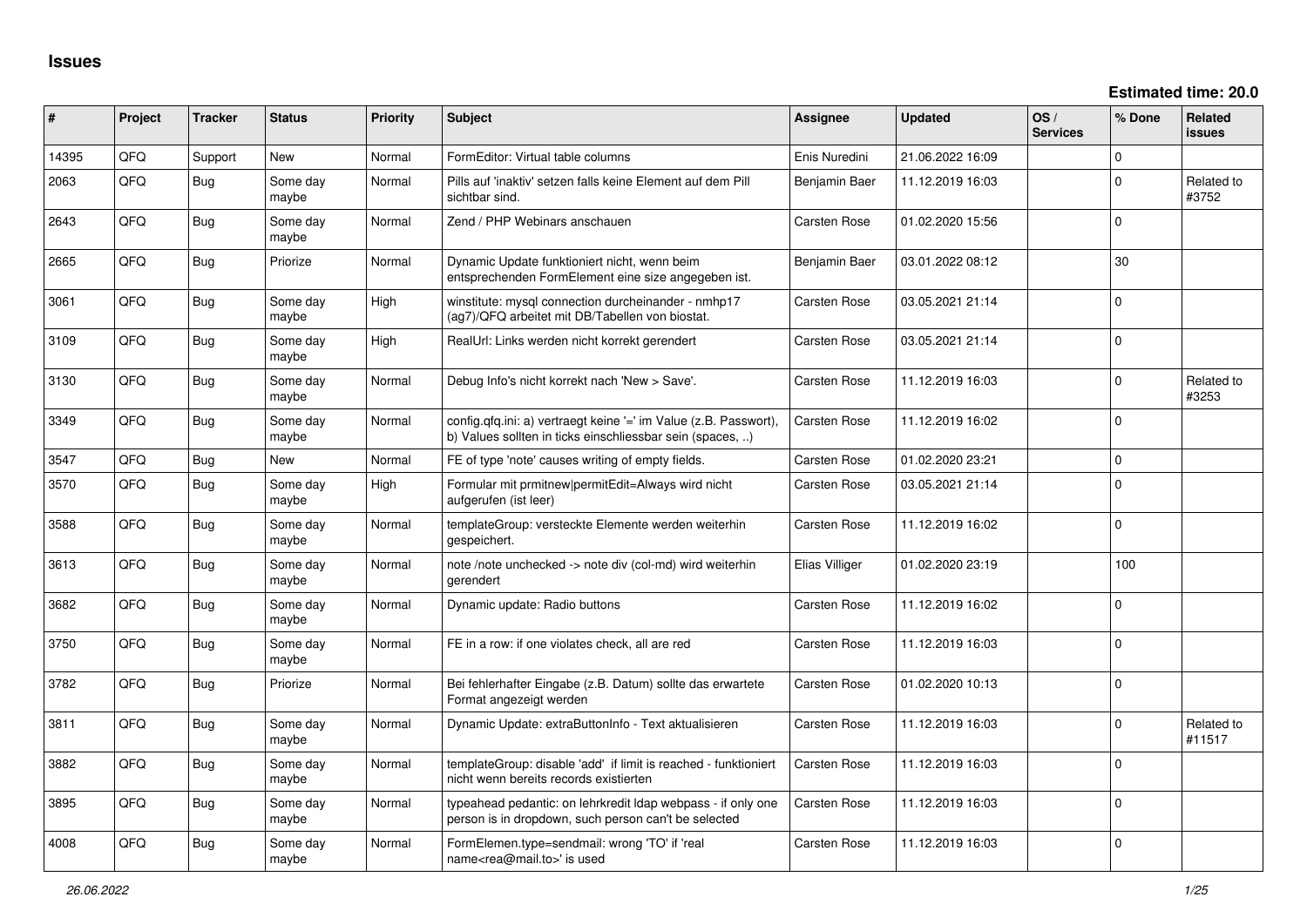| #    | Project | <b>Tracker</b> | <b>Status</b>     | <b>Priority</b> | Subject                                                                                                                                                  | <b>Assignee</b>     | <b>Updated</b>   | OS/<br><b>Services</b> | % Done         | Related<br>issues                              |
|------|---------|----------------|-------------------|-----------------|----------------------------------------------------------------------------------------------------------------------------------------------------------|---------------------|------------------|------------------------|----------------|------------------------------------------------|
| 4092 | QFQ     | Bug            | Some day<br>maybe | Normal          | 1) Logging verbessern wann welches FE warum ausgefuehrt<br>wird, 2) Documentation: Best Practice Template Group                                          | <b>Carsten Rose</b> | 01.02.2020 23:19 |                        | 0              | Related to<br>#3504                            |
| 4122 | QFQ     | Bug            | Some day<br>maybe | Normal          | file: Render Mode hat keinen Effekt                                                                                                                      |                     | 11.12.2019 16:03 |                        | $\mathbf 0$    |                                                |
| 4138 | QFQ     | Bug            | Some day<br>maybe | Normal          | style fehlt                                                                                                                                              |                     | 11.12.2019 16:03 |                        | $\Omega$       |                                                |
| 4279 | QFQ     | Bug            | Some day<br>maybe | High            | config.linkVars lost                                                                                                                                     | Carsten Rose        | 03.05.2021 21:14 |                        | $\Omega$       |                                                |
| 4293 | QFQ     | <b>Bug</b>     | Some day<br>maybe | Normal          | Download broken if token 'd:' is missing - but no error<br>message                                                                                       | Carsten Rose        | 11.12.2019 16:03 |                        | $\mathbf 0$    | Related to<br>#7514                            |
| 4328 | QFQ     | Bug            | Some day<br>maybe | Normal          | Error Message: Show FE name/number on problems in FE                                                                                                     | <b>Carsten Rose</b> | 01.02.2020 23:20 |                        | $\Omega$       |                                                |
| 4398 | QFQ     | Bug            | Some day<br>maybe | Normal          | Typeahead: mouse click in a prefilled input opens a single<br>item dropdown with the current value - click on it seems to<br>set the value, not the key. | Benjamin Baer       | 01.02.2020 23:20 |                        | $\Omega$       | Related to<br>#4457                            |
| 4441 | QFQ     | Bug            | Some day<br>maybe | Normal          | \$_SERVER Vars sollten nur aus dem Store genommen<br>werden - Code entsprechend anpassen.                                                                |                     | 11.12.2019 16:02 |                        | $\Omega$       |                                                |
| 4454 | QFQ     | Bug            | Some day<br>maybe | Normal          | Required Elements: multiple elements in a row - whole row<br>marked if only one input is empty.                                                          | Benjamin Baer       | 01.02.2020 23:20 |                        | $\mathbf 0$    |                                                |
| 4457 | QFQ     | Bug            | Priorize          | Normal          | typeahead: pressing return to select an item, saves the form<br>and closes the form.                                                                     | Benjamin Baer       | 03.01.2022 08:01 |                        | $\mathbf 0$    | Related to<br>#4398                            |
| 4528 | QFQ     | Bug            | Some day<br>maybe | Normal          | extraButtonLock mit SQLAhead Bug                                                                                                                         | Carsten Rose        | 01.02.2020 23:19 |                        | $\Omega$       |                                                |
| 4546 | QFQ     | <b>Bug</b>     | Some day<br>maybe | Normal          | NH: SIP storage is destroyed                                                                                                                             |                     | 01.02.2020 23:20 |                        | $\overline{0}$ |                                                |
| 4549 | QFQ     | <b>Bug</b>     | Some day<br>maybe | Normal          | TemplateGroups: FE.type SELECT loose selected value after   Carsten Rose<br>save                                                                         |                     | 01.02.2020 23:20 |                        | $\Omega$       | Related to<br>#4548,<br>Related to<br>#4771    |
| 4583 | QFQ     | <b>Bug</b>     | Some day<br>maybe | Normal          | Dynamic Update bei TypeAhead Feldern                                                                                                                     | <b>Carsten Rose</b> | 01.02.2020 23:19 |                        | $\Omega$       |                                                |
| 4651 | QFQ     | Bug            | Some day<br>maybe | Normal          | "Loading document" Modal wird angezeigt bei uzhcd type=2<br>Ansicht                                                                                      | Carsten Rose        | 01.02.2020 23:20 |                        | $\Omega$       |                                                |
| 4659 | QFQ     | <b>Bug</b>     | Some day<br>maybe | Normal          | infoButtonExtra                                                                                                                                          | Carsten Rose        | 01.02.2020 23:20 |                        |                |                                                |
| 4756 | QFQ     | <b>Bug</b>     | New               | Normal          | Form dirty even nothing changes                                                                                                                          | Carsten Rose        | 11.12.2019 16:16 |                        | $\overline{0}$ |                                                |
| 4771 | QFQ     | <b>Bug</b>     | Some day<br>maybe | Normal          | qfq: select-down-values empty after save (edit-form for<br>program administrators)                                                                       | Carsten Rose        | 01.02.2020 23:20 |                        | $\mathbf 0$    | Related to<br>#4549, Has<br>duplicate<br>#4282 |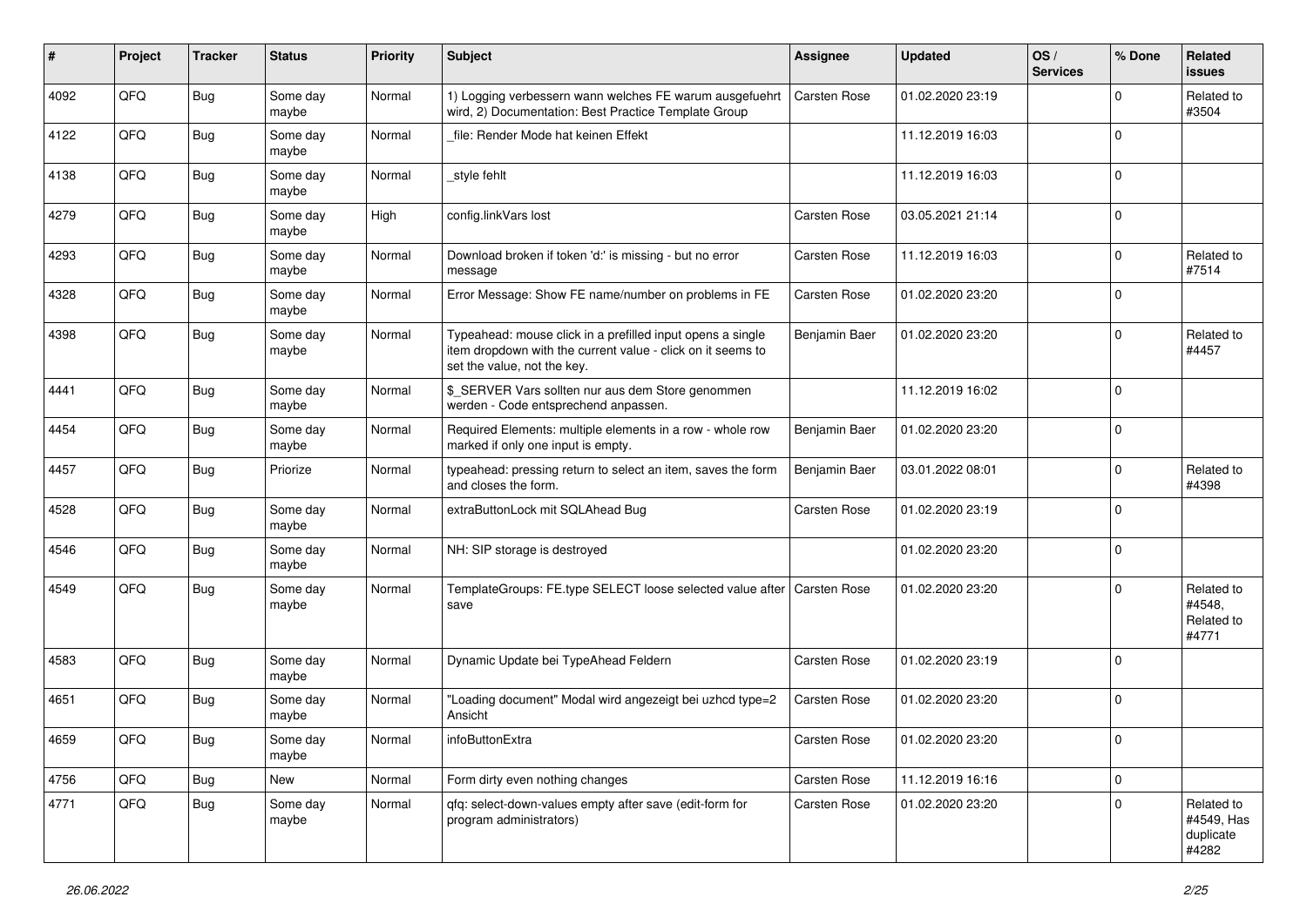| #    | Project | <b>Tracker</b> | <b>Status</b>     | <b>Priority</b> | <b>Subject</b>                                                                                                       | Assignee            | <b>Updated</b>   | OS/<br><b>Services</b> | % Done       | Related<br>issues                           |
|------|---------|----------------|-------------------|-----------------|----------------------------------------------------------------------------------------------------------------------|---------------------|------------------|------------------------|--------------|---------------------------------------------|
| 5021 | QFQ     | Bug            | Some day<br>maybe | Normal          | FE.typ=extra - during save displays error 'datum2' already<br>filled in STORE_SIP - the value is stored nevertheless | Carsten Rose        | 01.02.2020 23:19 |                        | $\mathbf 0$  | Related to<br>#3875                         |
| 5221 | QFQ     | <b>Bug</b>     | New               | High            | Download Dialog: Bleibt stehen in FF wenn Datei<br>automatisch gespeichert wird.                                     | Carsten Rose        | 03.05.2021 21:14 |                        | $\Omega$     |                                             |
| 5305 | QFQ     | Bug            | <b>New</b>        | Normal          | Upload FormElement: nicht disabled by readonly Form                                                                  | Carsten Rose        | 16.06.2021 13:43 |                        | $\Omega$     | Related to<br>#9347,<br>Related to<br>#9834 |
| 5459 | QFQ     | <b>Bug</b>     | <b>New</b>        | High            | Multi DB: spread system tables between 'QFQ' and 'Data'-DB                                                           | <b>Carsten Rose</b> | 03.05.2021 21:14 |                        | $\Omega$     | Related to<br>#4720                         |
| 5557 | QFQ     | <b>Bug</b>     | Some day<br>maybe | Normal          | Form load: STORE_RECORD filled, but should be empty                                                                  | Carsten Rose        | 01.02.2020 23:19 |                        | $\Omega$     |                                             |
| 5559 | QFQ     | Bug            | New               | Normal          | FE.type = Upload: 'accept' might contain variables                                                                   | Carsten Rose        | 11.05.2020 21:23 |                        | $\mathbf 0$  |                                             |
| 5576 | QFQ     | Bug            | <b>New</b>        | Normal          | Using MySQL 'DROP' requires privilege - wich is not really<br>necessary.                                             | Carsten Rose        | 01.02.2020 23:21 |                        | $\mathbf 0$  |                                             |
| 5706 | QFQ     | Bug            | Some day<br>maybe | Normal          | upload: fileDestination needs to be sanatized                                                                        | Carsten Rose        | 01.02.2020 23:19 |                        | $\mathbf 0$  |                                             |
| 5768 | QFQ     | Bug            | Some day<br>maybe | Normal          | {{pageLanguage:T}}' missing if QFQ is called via api                                                                 | Carsten Rose        | 01.02.2020 23:19 |                        | $\Omega$     |                                             |
| 5877 | QFQ     | Bug            | Some day<br>maybe | Normal          | FE.type=note:bsColumn strange behaviour                                                                              |                     | 01.02.2020 23:19 |                        | $\Omega$     |                                             |
| 5991 | QFQ     | <b>Bug</b>     | Some day<br>maybe | Normal          | URLs with ' ' or long parameter are problematic                                                                      | Carsten Rose        | 01.02.2020 23:19 |                        | $\Omega$     |                                             |
| 6116 | QFQ     | Bug            | Priorize          | High            | value of checkbox not saved                                                                                          | Carsten Rose        | 07.12.2021 17:19 |                        | 0            |                                             |
| 6140 | QFQ     | <b>Bug</b>     | Priorize          | Normal          | QFQ DnD Sort: Locked fields                                                                                          | Benjamin Baer       | 21.03.2022 09:56 |                        | $\mathbf 0$  |                                             |
| 6462 | QFQ     | Bug            | <b>New</b>        | Normal          | File Upload: Nutzlose Fehlermeldung wenn Datei zu gross                                                              | Carsten Rose        | 01.02.2020 23:21 |                        | $\Omega$     | Related to<br>#6139                         |
| 6483 | QFQ     | <b>Bug</b>     | <b>New</b>        | Normal          | R Store funktioniert nicht bei 'Report Notation' im FE                                                               | Carsten Rose        | 01.02.2020 23:21 |                        | $\Omega$     |                                             |
| 6566 | QFQ     | <b>Bug</b>     | Priorize          | Normal          | Link Function 'delete': provided parameter missing on page<br>reload                                                 | Benjamin Baer       | 03.01.2022 08:08 |                        | $\Omega$     |                                             |
| 6574 | QFQ     | Bug            | Priorize          | Normal          | gfg.log: Fehlermeldung wurde angezeigt, aber nicht geloggt                                                           | Carsten Rose        | 01.02.2020 10:13 |                        | $\mathbf 0$  |                                             |
| 6677 | QFQ     | Bug            | New               | Normal          | Error message FE Action Element: no/wrong FE reference<br>who cause the problem.                                     | Carsten Rose        | 01.02.2020 23:21 |                        | $\Omega$     |                                             |
| 6912 | QFQ     | Bug            | <b>New</b>        | Normal          | error Message Var 'deadline' already set in SIP - in Form<br>with FE.value={{deadline:R:::{{deadlinePeriod:Y}}}}     | Carsten Rose        | 01.02.2020 23:21 |                        | $\mathbf{0}$ |                                             |
| 7002 | QFQ     | <b>Bug</b>     | New               | Normal          | Dynamic Update: row does not disappear / appear                                                                      | Carsten Rose        | 01.02.2020 23:22 |                        | $\Omega$     |                                             |
| 7014 | QFQ     | Bug            | New               | Normal          | Sending invalid emails succeeds when<br>debug.redirectAllMailTo is set                                               | Carsten Rose        | 01.02.2020 23:21 |                        | $\Omega$     |                                             |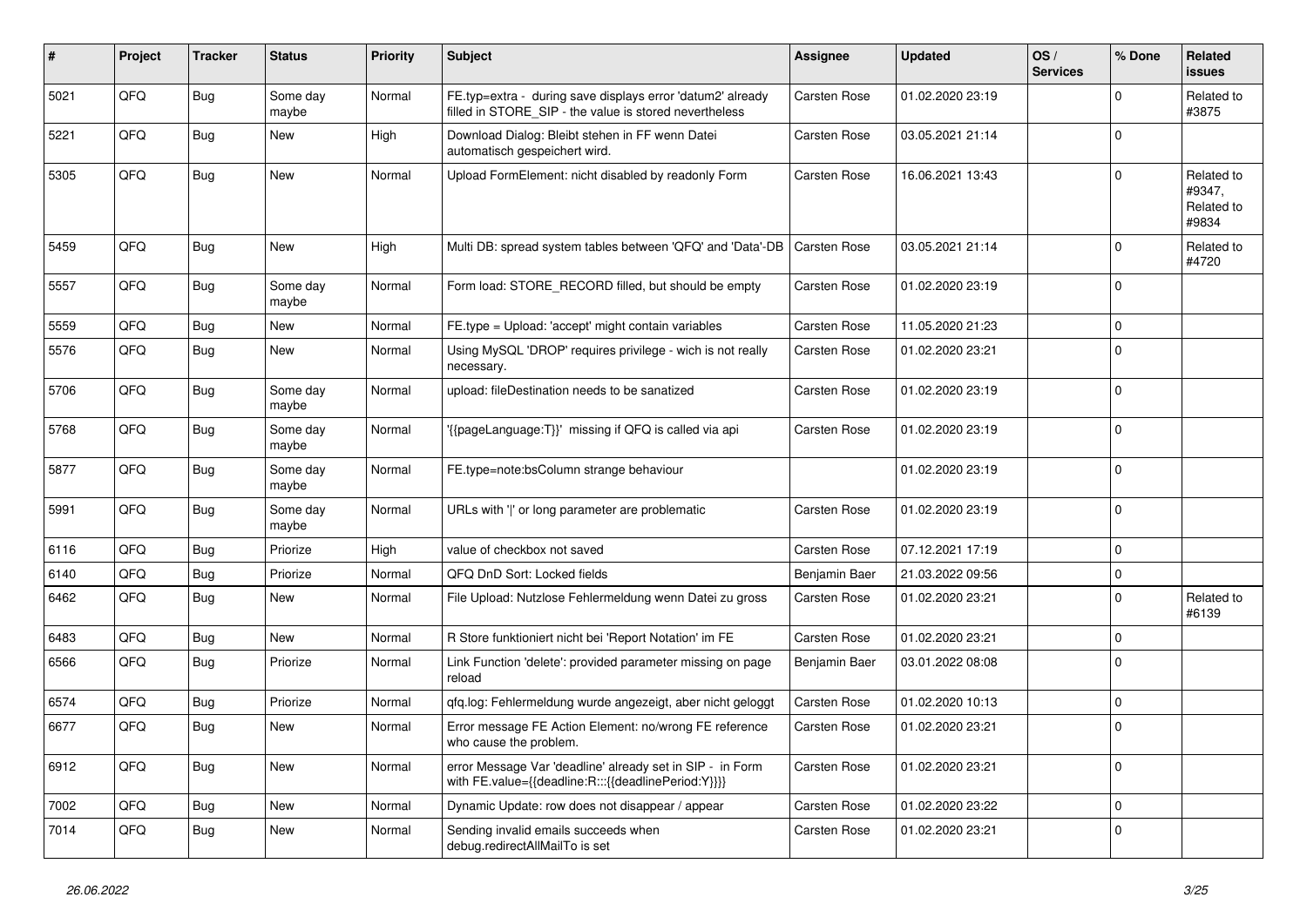| #    | Project | <b>Tracker</b> | <b>Status</b>     | <b>Priority</b> | <b>Subject</b>                                                                                        | Assignee            | <b>Updated</b>   | OS/<br><b>Services</b> | % Done       | Related<br><b>issues</b>  |
|------|---------|----------------|-------------------|-----------------|-------------------------------------------------------------------------------------------------------|---------------------|------------------|------------------------|--------------|---------------------------|
| 7101 | QFQ     | <b>Bug</b>     | Some day<br>maybe | Normal          | 'form' in SIP and 'report' - breaks                                                                   |                     | 01.02.2020 23:20 |                        | $\Omega$     |                           |
| 7219 | QFQ     | Bug            | <b>New</b>        | Normal          | typeSheadSql / typeAheadSqlPrefetch: change to curly<br>braces                                        | Carsten Rose        | 01.02.2020 23:21 |                        | $\mathbf{0}$ |                           |
| 7261 | QFQ     | Bug            | <b>New</b>        | Normal          | Report pathFilename for user without path, only the filename                                          | Carsten Rose        | 01.02.2020 23:21 |                        | $\Omega$     |                           |
| 7281 | QFQ     | Bug            | Some day<br>maybe | Normal          | Subrecords: on large screen separator line too short                                                  |                     | 01.02.2020 23:19 |                        | $\Omega$     |                           |
| 7402 | QFQ     | <b>Bug</b>     | Some day<br>maybe | Normal          | thumbnail cache: outdated picture when permission denied<br>and permission resolved.                  |                     | 01.02.2020 23:20 |                        | $\Omega$     |                           |
| 7456 | QFQ     | <b>Bug</b>     | Some day<br>maybe | Low             | Todos in Code: solve or make ticket                                                                   | Carsten Rose        | 16.09.2021 15:10 |                        | $\Omega$     |                           |
| 7512 | QFQ     | <b>Bug</b>     | <b>New</b>        | Normal          | FE: inputType=number >> 'pattern' is not respected                                                    | <b>Carsten Rose</b> | 01.02.2020 23:22 |                        | $\mathbf{0}$ |                           |
| 7513 | QFQ     | <b>Bug</b>     | <b>New</b>        | Normal          | Radios not correct aligned                                                                            | Carsten Rose        | 01.02.2020 23:22 |                        | $\Omega$     |                           |
| 7524 | QFQ     | Bug            | New               | Normal          | QFQ throws a 'General Error' if 'fileadmin/protected/log/' is<br>not writeable                        | Carsten Rose        | 01.02.2020 23:22 |                        | $\Omega$     |                           |
| 7547 | QFQ     | Bug            | <b>New</b>        | Normal          | Error Message in afterSave: wrong parameter column<br>reported                                        | Carsten Rose        | 01.02.2020 23:22 |                        | $\Omega$     |                           |
| 7574 | QFQ     | Bug            | <b>New</b>        | Normal          | Substitute error: form element not reported / dont parse<br>Form.note                                 | Carsten Rose        | 01.02.2020 23:21 |                        | $\Omega$     |                           |
| 7616 | QFQ     | Bug            | Priorize          | Normal          | Selectlist with Enum & Dynamic Update                                                                 | Carsten Rose        | 01.02.2020 10:13 |                        | $\Omega$     |                           |
| 7650 | QFQ     | Bug            | <b>New</b>        | High            | Optional do not show 'required' sign on FormElement                                                   | Carsten Rose        | 03.05.2021 21:14 |                        | $\mathbf 0$  |                           |
| 7656 | QFQ     | Bug            | Priorize          | Normal          | FE with required, 'pattern' and 'extraButtonLock': always<br>complain about missing value             | Carsten Rose        | 01.02.2020 10:13 |                        | $\Omega$     |                           |
| 7685 | QFQ     | <b>Bug</b>     | <b>New</b>        | Normal          | Open FormElement from QFQ error message and save<br>modified record: error about missing {{formId:F}} | Carsten Rose        | 01.02.2020 23:22 |                        | $\Omega$     |                           |
| 7795 | QFQ     | <b>Bug</b>     | <b>New</b>        | Normal          | Readonly Form: Typeahead-Felder                                                                       | <b>Carsten Rose</b> | 01.02.2020 23:22 |                        | $\mathbf 0$  |                           |
| 7890 | QFQ     | Bug            | New               | Normal          | FormElement 'required': extraButtonInfo not aligned                                                   | Carsten Rose        | 11.06.2021 21:17 |                        | $\mathbf 0$  | Related to<br>#11517      |
| 7899 | QFQ     | Bug            | New               | High            | Fe.type=password / retype / required: always complain about<br>missing value                          | Carsten Rose        | 03.05.2021 21:14 |                        | $\mathbf 0$  |                           |
| 8037 | QFQ     | Bug            | Priorize          | Normal          | FE.type=upload (advanced mode): {{slaveId:V}} missing<br>during dynamic update                        | Carsten Rose        | 01.02.2020 10:13 |                        | $\Omega$     |                           |
| 8049 | QFQ     | <b>Bug</b>     | <b>New</b>        | Normal          | FE.type=note, column 'value': text moves some pixel to top<br>after save                              | Carsten Rose        | 01.02.2020 23:22 |                        | $\Omega$     |                           |
| 8083 | QFQ     | Bug            | <b>New</b>        | High            | FormEditor: primary table list does not respect<br>'indexDb={{indexData:Y}}'                          | Carsten Rose        | 03.05.2021 21:14 |                        | $\Omega$     | Has<br>duplicate<br>#6678 |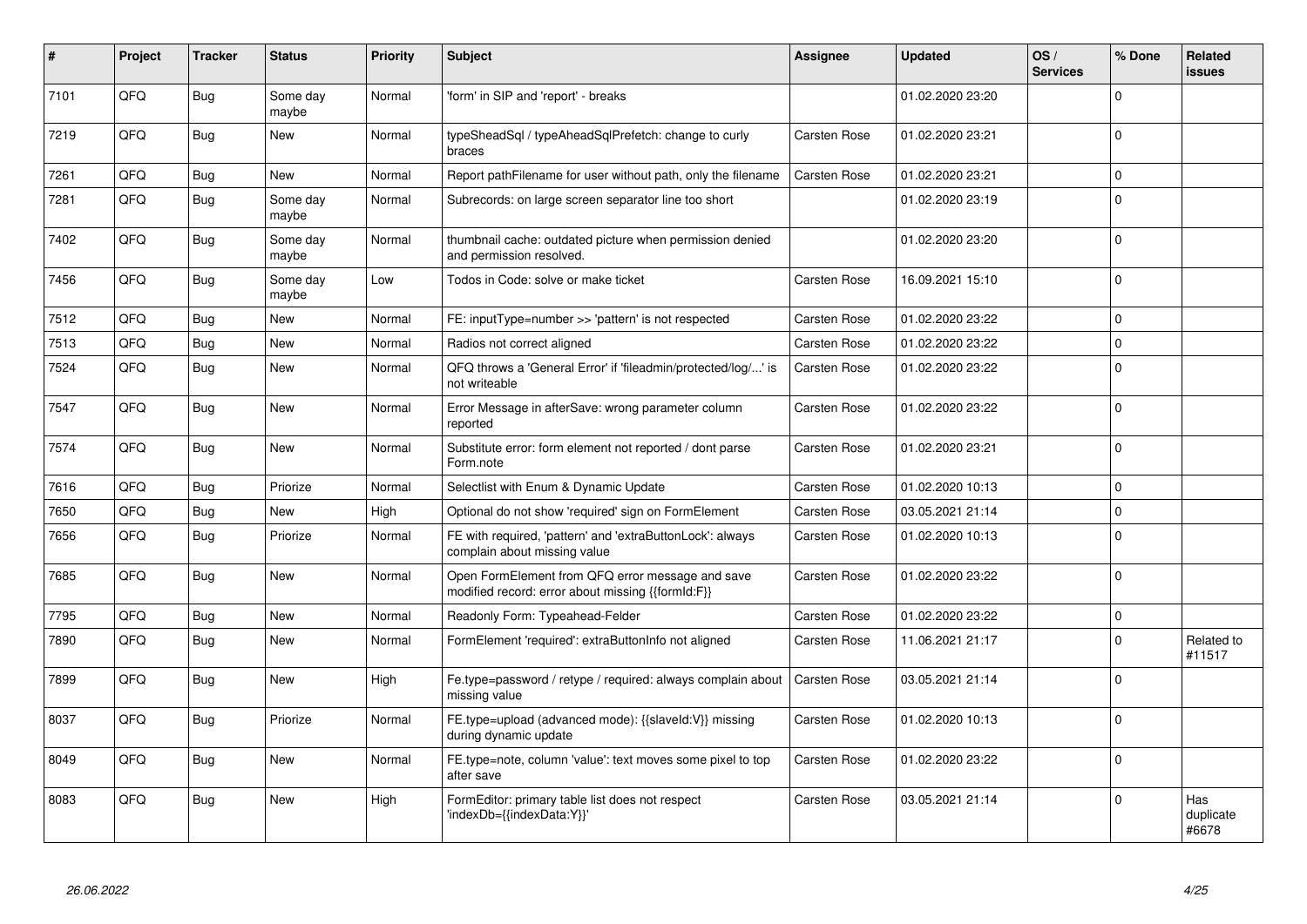| $\vert$ # | Project | <b>Tracker</b> | <b>Status</b>     | <b>Priority</b> | <b>Subject</b>                                                                           | <b>Assignee</b>     | <b>Updated</b>   | OS/<br><b>Services</b> | % Done       | Related<br><b>issues</b>                     |
|-----------|---------|----------------|-------------------|-----------------|------------------------------------------------------------------------------------------|---------------------|------------------|------------------------|--------------|----------------------------------------------|
| 8106      | QFQ     | <b>Bug</b>     | Some day<br>maybe | Normal          | Dynamic Update: Feld kann nicht auf empty zurückgesetzt<br>werden                        | <b>Carsten Rose</b> | 11.12.2019 16:01 |                        | $\Omega$     |                                              |
| 8316      | QFQ     | Bug            | Feedback          | Normal          | Documentation/Behaviour for Nested Queries and<br>Record-Store confusing                 | Nicola Chiapolini   | 20.11.2019 09:14 |                        | $\mathbf{0}$ |                                              |
| 8431      | QFQ     | <b>Bug</b>     | New               | High            | autocron.php with wrong path                                                             | Carsten Rose        | 03.05.2021 21:14 |                        | $\mathbf 0$  |                                              |
| 8668      | QFQ     | <b>Bug</b>     | New               | High            | Pill disabled: dyamic mode 'hidden' not respected - FE is still<br>required              | Carsten Rose        | 03.05.2021 21:14 |                        | $\Omega$     |                                              |
| 8891      | QFQ     | <b>Bug</b>     | New               | High            | formSubmitLog: do not log passwords                                                      | Enis Nuredini       | 25.03.2022 09:06 |                        | $\Omega$     |                                              |
| 9013      | QFQ     | <b>Bug</b>     | New               | Normal          | Error in Twig template not handled                                                       | <b>Carsten Rose</b> | 20.10.2021 13:43 |                        | $\pmb{0}$    |                                              |
| 9020      | QFQ     | Bug            | Some day<br>maybe | Normal          | radio mit buttonClass und dynamicUpdate lassen sich nicht<br>kombinieren                 |                     | 11.12.2019 16:01 |                        | $\Omega$     |                                              |
| 9024      | QFQ     | <b>Bug</b>     | Some day<br>maybe | Normal          | QFQ Einarbeitung                                                                         |                     | 01.02.2020 15:56 |                        | $\Omega$     |                                              |
| 9077      | QFQ     | Bug            | New               | Normal          | typeAheadSql: report broken SQL                                                          | Carsten Rose        | 01.02.2020 23:22 |                        | $\Omega$     |                                              |
| 9121      | QFQ     | Bug            | Priorize          | High            | sip links have r and __dbIndexData set                                                   | Carsten Rose        | 12.06.2021 10:41 |                        | $\Omega$     |                                              |
| 9126      | QFQ     | <b>Bug</b>     | Some day<br>maybe | Normal          | hidden Form elements are present in page source                                          |                     | 02.01.2021 18:41 |                        | $\Omega$     |                                              |
| 9127      | QFQ     | <b>Bug</b>     | New               | Normal          | Error Message: change 'roll over' color - text not readable                              | Carsten Rose        | 01.02.2020 23:22 |                        | $\mathbf{0}$ |                                              |
| 9173      | QFQ     | <b>Bug</b>     | Priorize          | Urgent          | Stale Record Lock: Firefox                                                               | <b>Carsten Rose</b> | 03.05.2021 21:14 |                        | $\Omega$     | Related to<br>#9789                          |
| 9177      | QFQ     | Bug            | New               | Normal          | Bug? QFQ tries to save an action FE, which has real existing Carsten Rose<br>column name |                     | 01.02.2020 23:22 |                        | $\Omega$     |                                              |
| 9275      | QFQ     | <b>Bug</b>     | New               | Normal          | autcron: t3 page, which takes to long to respond, is not<br>reported properly            | Carsten Rose        | 01.02.2020 23:22 |                        | 100          |                                              |
| 9281      | QFQ     | Bug            | Some day<br>maybe | Normal          | Allow STRICT_TRANS_TABLES                                                                | Carsten Rose        | 02.01.2021 18:43 |                        | $\Omega$     |                                              |
| 9317      | QFQ     | Bug            | <b>New</b>        | Normal          | FE.type=note: with dynamic show/hidden an empty label<br>causes trouble                  | Carsten Rose        | 01.02.2020 23:22 |                        | $\Omega$     |                                              |
| 9347      | QFQ     | Bug            | New               | High            | FE.type=upload with dynamic show/hidden: required not<br>detected                        | Carsten Rose        | 12.06.2021 10:40 |                        | $\Omega$     | Related to<br>#5305,<br>Related to<br>#12398 |
| 9531      | QFQ     | Bug            | New               | High            | FE File: Dynamic Update / modeSql / required detected even<br>it not set                 | <b>Carsten Rose</b> | 11.06.2021 20:32 |                        | $\Omega$     | Related to<br>#12398                         |
| 9533      | QFQ     | Bug            | New               | Normal          | FE.type=upload: Check in 'beforeSave' if upload is given                                 | <b>Carsten Rose</b> | 01.02.2020 23:22 |                        | $\Omega$     | Related to<br>#11523                         |
| 9534      | QFQ     | <b>Bug</b>     | Priorize          | Urgent          | FE.type=upload: 'Unknown Mode: ID"                                                       | Carsten Rose        | 03.05.2021 21:14 |                        | $\Omega$     | Related to<br>#9532                          |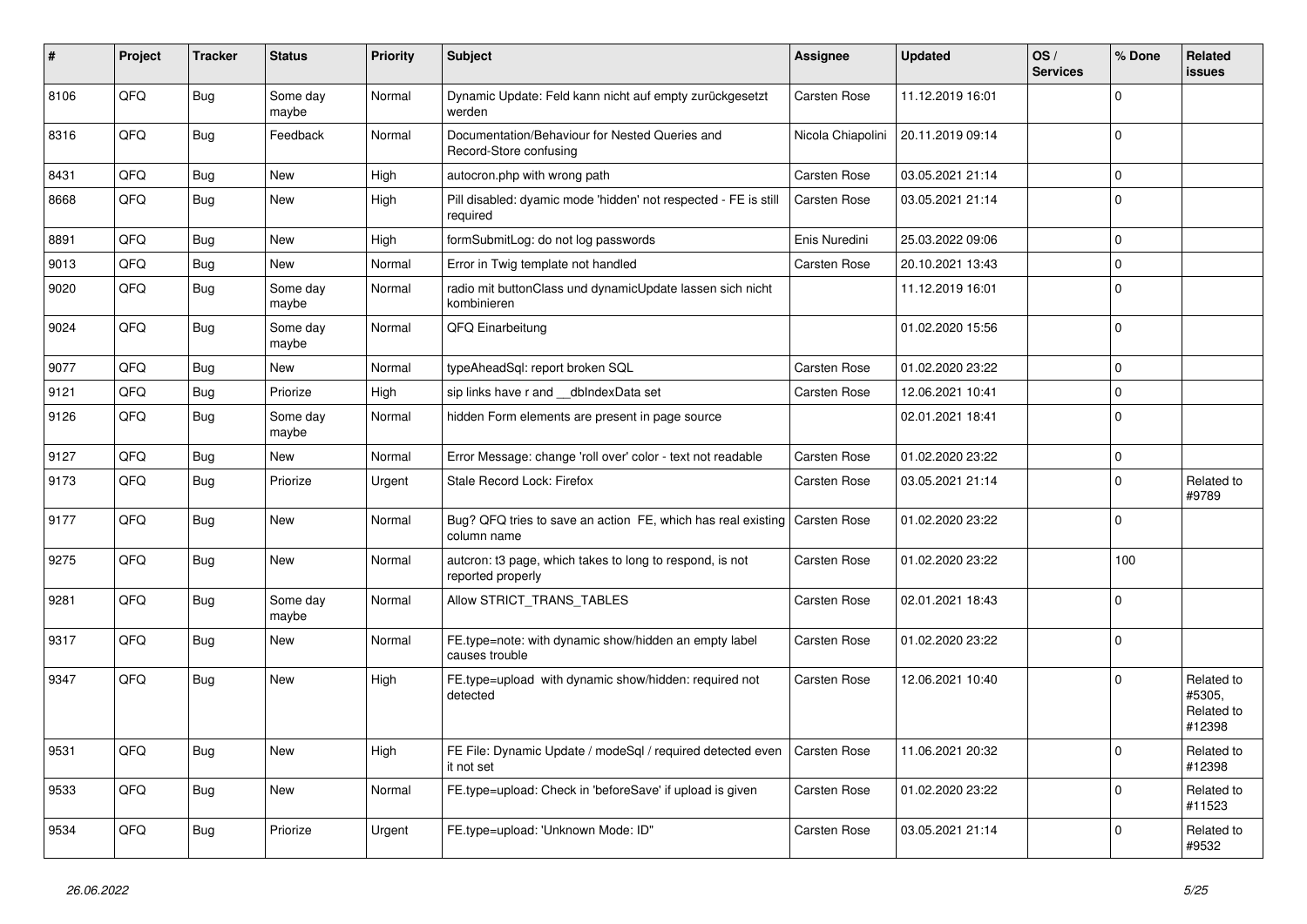| #     | Project | <b>Tracker</b> | <b>Status</b>     | <b>Priority</b> | <b>Subject</b>                                                                                           | <b>Assignee</b>     | <b>Updated</b>   | OS/<br><b>Services</b> | % Done      | Related<br><b>issues</b>                                                |
|-------|---------|----------------|-------------------|-----------------|----------------------------------------------------------------------------------------------------------|---------------------|------------------|------------------------|-------------|-------------------------------------------------------------------------|
| 9535  | QFQ     | <b>Bug</b>     | Feedback          | Normal          | Report:  AS '_vertical' - column to wide - vertical >> rot45,<br>rot90                                   | Benjamin Baer       | 01.02.2020 15:56 |                        | $\Omega$    |                                                                         |
| 9669  | QFQ     | Bug            | Some day<br>maybe | Normal          | Checkbox / Template Group: radio/checkbox visible broken<br>after 'add'                                  | Carsten Rose        | 16.06.2021 13:47 |                        | $\mathbf 0$ | Related to<br>#8091                                                     |
| 9691  | QFQ     | <b>Bug</b>     | In Progress       | Normal          | Checkbox: dynamic update > readonly                                                                      | Carsten Rose        | 01.02.2020 23:22 |                        | 50          | Related to<br>#9834                                                     |
| 9773  | QFQ     | <b>Bug</b>     | <b>New</b>        | Normal          | form.parameter.formModeGlobal=requiredOff                                                                | Carsten Rose        | 01.02.2020 15:56 |                        | $\Omega$    |                                                                         |
| 9783  | QFQ     | <b>Bug</b>     | <b>New</b>        | Normal          | Email with special characters                                                                            | Carsten Rose        | 01.02.2020 23:22 |                        | $\Omega$    |                                                                         |
| 9789  | QFQ     | <b>Bug</b>     | In Progress       | High            | Record Lock: release to early on 'leave page'                                                            | <b>Carsten Rose</b> | 10.01.2022 09:25 |                        | 100         | Related to<br>#10081.<br>Related to<br>#9173,<br>Related to<br>#8702    |
| 9834  | QFQ     | <b>Bug</b>     | Priorize          | Normal          | Input elements with tag 'disabled' are missing on<br>form-submit: server option 'processReadOnly' broken | Carsten Rose        | 07.12.2021 16:43 |                        | $\Omega$    | Related to<br>#9691,<br>Related to<br>#5305, Has<br>duplicate<br>#12331 |
| 9855  | QFQ     | <b>Bug</b>     | <b>New</b>        | Normal          | <b>Required Check</b>                                                                                    |                     | 01.02.2020 15:56 |                        | $\Omega$    |                                                                         |
| 9862  | QFQ     | <b>Bug</b>     | Priorize          | Normal          | Failed writing to sql mail qfq.log should throw an exception                                             | <b>Carsten Rose</b> | 01.02.2020 10:13 |                        | $\Omega$    |                                                                         |
| 9898  | QFQ     | <b>Bug</b>     | Feedback          | Normal          | Formular trotz Timeout gespeichert                                                                       | Benjamin Baer       | 01.02.2020 15:56 |                        | $\Omega$    |                                                                         |
| 9947  | QFQ     | <b>Bug</b>     | Priorize          | Normal          | Unwanted error message if missing 'typeAheadSqlPrefetch'                                                 | <b>Carsten Rose</b> | 01.02.2020 10:13 |                        | $\Omega$    |                                                                         |
| 9958  | QFQ     | <b>Bug</b>     | Priorize          | Normal          | Broken subrecord query: no error message                                                                 | Carsten Rose        | 05.02.2021 15:15 |                        | $\Omega$    |                                                                         |
| 9975  | QFQ     | <b>Bug</b>     | Priorize          | Normal          | Dropdown Menu: 'r:3' broken                                                                              | Carsten Rose        | 01.02.2020 10:13 |                        | $\mathbf 0$ |                                                                         |
| 10081 | QFQ     | <b>Bug</b>     | <b>New</b>        | High            | Stale record lock after 'forbidden' character                                                            | Carsten Rose        | 03.05.2021 21:12 |                        | $\Omega$    | Related to<br>#10082,<br>Related to<br>#9789                            |
| 10082 | QFQ     | <b>Bug</b>     | <b>New</b>        | Normal          | FE.type=SELECT - 'sanatize' Class                                                                        | Carsten Rose        | 07.05.2020 09:36 |                        | $\Omega$    | Related to<br>#10081                                                    |
| 10322 | QFQ     | <b>Bug</b>     | New               | Normal          | FormElement / Radio: missing column 'enum' >> FE not<br>reported                                         | Carsten Rose        | 07.05.2020 09:37 |                        | $\Omega$    |                                                                         |
| 10324 | QFQ     | <b>Bug</b>     | New               | Normal          | Excel Export mit Template funktioniert nur, wenn Template<br>vor uid kommt                               |                     | 30.03.2020 11:20 |                        | $\Omega$    | Related to<br>#10257                                                    |
| 10506 | QFQ     | Bug            | <b>New</b>        | High            | Template Group broken on MultiDB instance                                                                | Carsten Rose        | 03.05.2021 21:12 |                        | $\Omega$    | Related to<br>#10505                                                    |
| 10508 | QFQ     | Bug            | New               | High            | Multi Form broken on Multi DB Instance                                                                   | Carsten Rose        | 03.05.2021 21:12 |                        | $\mathbf 0$ |                                                                         |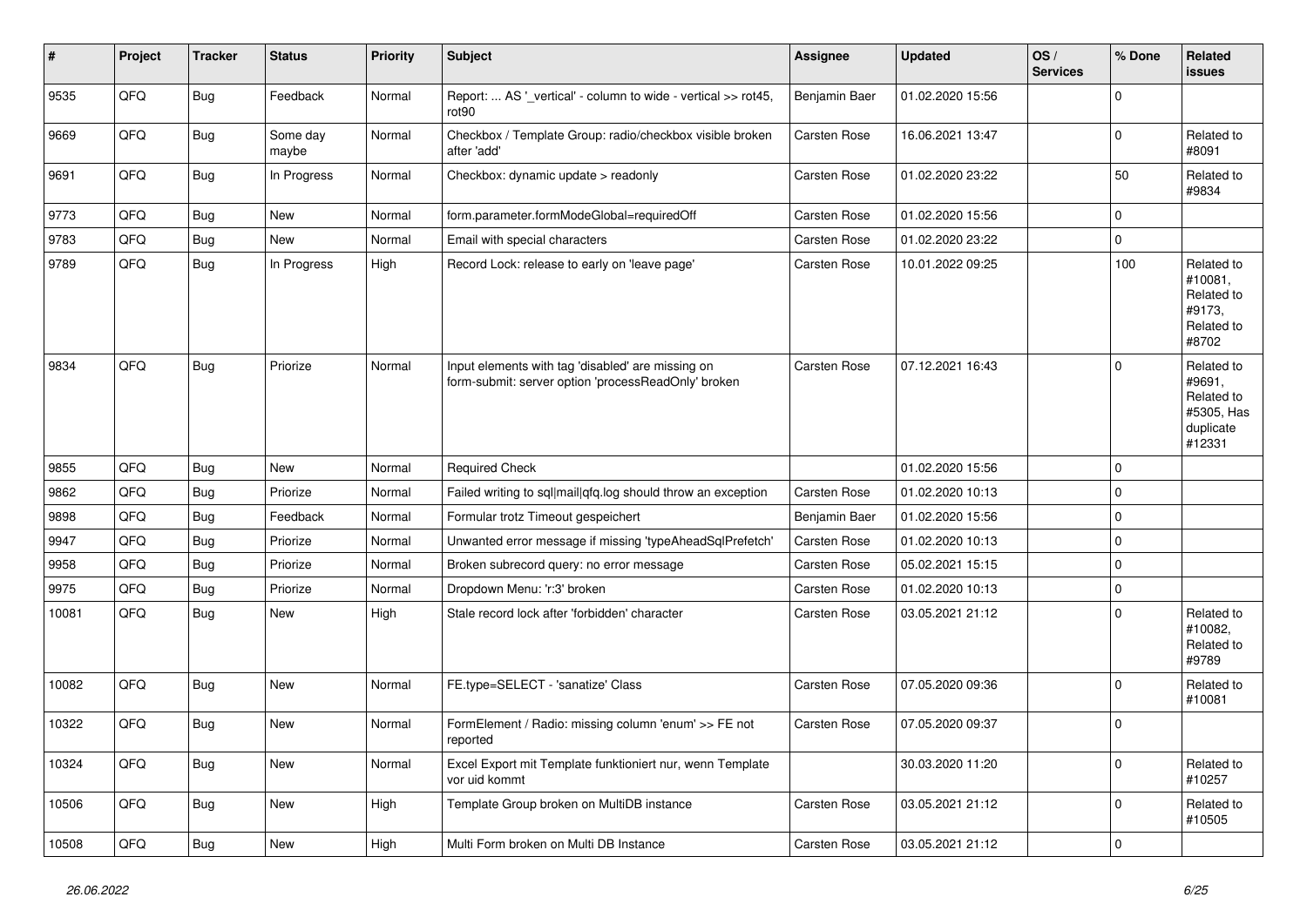| #     | Project | <b>Tracker</b> | <b>Status</b> | <b>Priority</b> | <b>Subject</b>                                                                      | Assignee            | <b>Updated</b>   | OS/<br><b>Services</b> | % Done         | Related<br><b>issues</b>                                                                                                       |
|-------|---------|----------------|---------------|-----------------|-------------------------------------------------------------------------------------|---------------------|------------------|------------------------|----------------|--------------------------------------------------------------------------------------------------------------------------------|
| 10588 | QFQ     | Bug            | New           | Normal          | typeahed Tag: Doku anpassen                                                         | Carsten Rose        | 12.11.2020 23:45 |                        | $\Omega$       |                                                                                                                                |
| 10640 | QFQ     | Bug            | New           | High            | TypeAhead Tag: FE editierbar trotz readOnly                                         | <b>Carsten Rose</b> | 03.05.2021 21:12 |                        | $\mathbf 0$    |                                                                                                                                |
| 10658 | QFQ     | <b>Bug</b>     | New           | Normal          | processReadOnly broken                                                              | Carsten Rose        | 27.05.2020 17:55 |                        | $\Omega$       |                                                                                                                                |
| 10661 | QFQ     | Bug            | In Progress   | Normal          | Typo3 Warnungen                                                                     | Carsten Rose        | 07.09.2021 13:23 |                        | $\Omega$       | Related to<br>#12440                                                                                                           |
| 10704 | QFQ     | Bug            | New           | Normal          | wkhtml problem rendering fullCalendar.js / fabric.js >><br>successor: puppeteer     | <b>Carsten Rose</b> | 12.11.2020 23:45 |                        | $\mathbf 0$    | Related to<br>#5024,<br>Related to<br>#4650,<br>Related to<br>#10715                                                           |
| 10759 | QFQ     | <b>Bug</b>     | New           | Normal          | emptyMeansNull - Feld falsch aktualisiert                                           |                     | 12.11.2020 23:45 |                        | $\mathbf 0$    |                                                                                                                                |
| 10766 | QFQ     | Bug            | New           | High            | Radiobutton / parameter.buttonClass=btn-default: dynamic<br>update                  |                     | 03.05.2021 21:12 |                        | $\mathbf 0$    | Related to<br>#11237                                                                                                           |
| 10890 | QFQ     | Bug            | <b>New</b>    | Normal          | AutoCron hangs                                                                      |                     | 20.07.2020 13:56 |                        | $\mathbf 0$    |                                                                                                                                |
| 10937 | QFQ     | Bug            | New           | Normal          | Fehler mit abhängigen Select- Feldern beim Positionieren                            | <b>Carsten Rose</b> | 12.11.2020 23:45 |                        | $\mathbf 0$    |                                                                                                                                |
| 11057 | QFQ     | <b>Bug</b>     | New           | High            | Checkboxes ohne span.checkmark im Report werden<br>ausgeblendet                     | Benjamin Baer       | 03.05.2021 21:12 |                        | $\mathbf 0$    | Related to<br>#11039                                                                                                           |
| 11195 | QFQ     | Bug            | New           | Low             | Dynamic Update: Note not updated if new text is empty<br>(v20.4)                    |                     | 25.09.2020 11:14 |                        | $\mathbf 0$    |                                                                                                                                |
| 11237 | QFQ     | <b>Bug</b>     | New           | High            | Radiobutton / parameter.buttonClass= btn-default - kein dirty<br>Trigger            | Benjamin Baer       | 03.05.2021 21:12 |                        | $\mathbf 0$    | Related to<br>#10766                                                                                                           |
| 11239 | QFQ     | Bug            | New           | Normal          | Radiobutton (plain): horizontales Rendern abhängig vom<br>Datentyp in der Datenbank | <b>Carsten Rose</b> | 30.09.2020 18:37 |                        | $\overline{0}$ |                                                                                                                                |
| 11347 | QFQ     | <b>Bug</b>     | Feedback      | Normal          | If Bedingungen funktionieren nicht korrekt                                          | Christoph Fuchs     | 21.03.2021 20:37 |                        | $\mathbf 0$    |                                                                                                                                |
| 11517 | QFQ     | <b>Bug</b>     | In Progress   | Normal          | extraButtonInfo Broken for multiple FormElements                                    | Carsten Rose        | 12.05.2022 13:12 |                        | $\Omega$       | Related to<br>#7890,<br>Related to<br>#3811, Has<br>duplicate<br>#10905, Has<br>duplicate<br>#10553, Has<br>duplicate<br>#6779 |
| 11522 | QFQ     | Bug            | New           | Normal          | Aus/Einblenden von Reitern                                                          |                     | 13.11.2020 14:58 |                        | $\mathbf 0$    |                                                                                                                                |
| 11630 | QFQ     | Bug            | Feedback      | High            | Bitte check ob CALL() in 20.11.0 noch so funktioniert wie in<br>20.4.1              | Enis Nuredini       | 28.05.2022 13:45 |                        | $\mathbf 0$    | Related to<br>#11325                                                                                                           |
| 11667 | QFQ     | <b>Bug</b>     | New           | Normal          | MySQL mariadb-server-10.3: Incorrect datetime value                                 | Carsten Rose        | 03.05.2021 20:48 |                        | 0              |                                                                                                                                |
| 11668 | QFQ     | Bug            | New           | Normal          | Play function.sql - problem with mysql                                              | Carsten Rose        | 03.05.2021 20:48 |                        | $\mathbf 0$    |                                                                                                                                |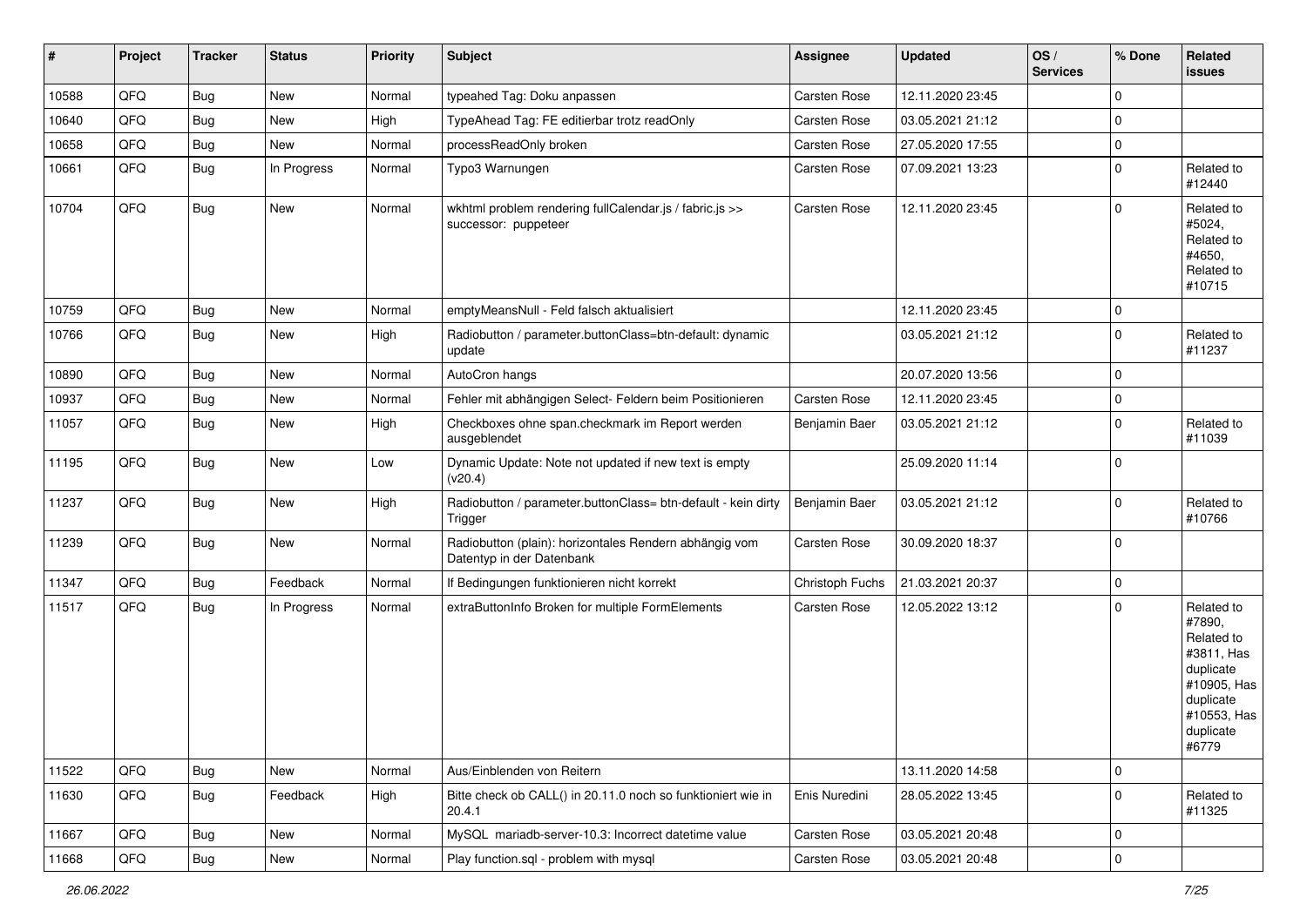| #     | Project | <b>Tracker</b> | <b>Status</b> | <b>Priority</b> | <b>Subject</b>                                                                                                                                      | <b>Assignee</b> | <b>Updated</b>   | OS/<br><b>Services</b> | % Done       | Related<br>issues                             |
|-------|---------|----------------|---------------|-----------------|-----------------------------------------------------------------------------------------------------------------------------------------------------|-----------------|------------------|------------------------|--------------|-----------------------------------------------|
| 11695 | QFQ     | Bug            | <b>New</b>    | Normal          | MultiForm required FE Error                                                                                                                         | Carsten Rose    | 04.12.2020 13:34 |                        | $\mathbf{0}$ |                                               |
| 11715 | QFQ     | Bug            | New           | Normal          | acceptZeroAsRequired and requiredOffButMark do not<br>coincide                                                                                      |                 | 08.12.2020 12:13 |                        | $\mathbf 0$  |                                               |
| 11752 | QFQ     | Bug            | New           | Normal          | checkbox renders multiple input elements with same name                                                                                             | Carsten Rose    | 17.12.2020 14:58 |                        | $\mathbf 0$  | Related to<br>#11750                          |
| 12040 | QFQ     | Bug            | <b>New</b>    | Normal          | FE Mode 'hidden' für zwei FEs auf einer Zeile                                                                                                       | Carsten Rose    | 18.02.2021 10:13 |                        | $\mathbf 0$  |                                               |
| 12045 | QFQ     | Bug            | New           | Normal          | templateGroup afterSave FE: Aufruf ohne<br>sqlHonorFormElements funktioniert nicht                                                                  | Carsten Rose    | 18.02.2021 16:33 |                        | $\mathbf 0$  |                                               |
| 12066 | QFQ     | <b>Bug</b>     | <b>New</b>    | High            | enterAsSubmit: Forward wird nicht ausgeführt                                                                                                        | Enis Nuredini   | 29.05.2022 09:23 |                        | $\mathbf 0$  |                                               |
| 12133 | QFQ     | Bug            | New           | Normal          | NPM, phpSpreadSheet aktualisieren                                                                                                                   | Carsten Rose    | 15.03.2021 09:04 |                        | $\mathbf 0$  |                                               |
| 12187 | QFQ     | <b>Bug</b>     | New           | Normal          | Trigger FormAsFile() via Report: probably problem with multi<br>DB setup                                                                            | Carsten Rose    | 20.03.2021 21:20 |                        | $\mathbf 0$  |                                               |
| 12325 | QFQ     | Bug            | Priorize      | Normal          | MultiDB form.dblndex not working for report syntax                                                                                                  | Carsten Rose    | 07.09.2021 13:37 |                        | $\Omega$     | Related to<br>#12145,<br>Related to<br>#12314 |
| 12327 | QFQ     | Bug            | <b>New</b>    | Normal          | Copy to clipboard: Glyphicon can not be changed                                                                                                     | Carsten Rose    | 27.12.2021 17:59 |                        | $\mathbf 0$  |                                               |
| 12395 | QFQ     | Bug            | ToDo          | High            | QFQ Function: Result two times shown                                                                                                                | Carsten Rose    | 18.02.2022 08:59 |                        | $\mathbf 0$  |                                               |
| 12463 | QFQ     | Bug            | ToDo          | High            | QFQ Function: 'function' and 'sql' on same level - output of<br>sal is shown two times.                                                             | Carsten Rose    | 15.12.2021 16:31 |                        | $\mathbf 0$  |                                               |
| 12468 | QFQ     | Bug            | New           | Urgent          | Form: update Form.title after save                                                                                                                  | Carsten Rose    | 03.05.2021 21:12 |                        | $\mathbf 0$  |                                               |
| 12508 | QFQ     | <b>Bug</b>     | In Progress   | High            | qfq Form: sendMail                                                                                                                                  | Karin Niffeler  | 19.03.2022 17:48 |                        | $\mathbf 0$  |                                               |
| 12512 | QFQ     | <b>Bug</b>     | <b>New</b>    | Normal          | Some MySQL Installation can't use 'stored procedures'                                                                                               | Carsten Rose    | 19.03.2022 17:48 |                        | $\mathbf 0$  |                                               |
| 12513 | QFQ     | Bug            | New           | High            | Implement server side check of maxlength                                                                                                            | Carsten Rose    | 07.12.2021 17:19 |                        | $\mathbf 0$  |                                               |
| 12520 | QFQ     | Bug            | <b>New</b>    | Normal          | Switch FE User: still active even FE User session expired                                                                                           | Carsten Rose    | 19.03.2022 17:48 |                        | $\mathbf 0$  |                                               |
| 12545 | QFQ     | Bug            | New           | Urgent          | sql.log not created / updated                                                                                                                       | Carsten Rose    | 14.12.2021 16:02 |                        | 0            |                                               |
| 12546 | QFQ     | <b>Bug</b>     | Feedback      | Normal          | Branch 'Development' - Unit Tests mit dirty workaround<br>angepasst                                                                                 | Carsten Rose    | 19.03.2022 17:48 |                        | $\mathbf 0$  |                                               |
| 12581 | QFQ     | <b>Bug</b>     | New           | Normal          | Form.forward=close: Record 'new' in new browser tab > save<br>(& close) >> Form is not reloaded with new created record id<br>and stays in mode=new | Carsten Rose    | 19.03.2022 17:48 |                        | $\Omega$     |                                               |
| 12670 | QFQ     | <b>Bug</b>     | New           | High            | Dropdown-Menu classes können nicht mehr angegeben<br>werden                                                                                         | Carsten Rose    | 07.12.2021 17:19 |                        | $\mathbf 0$  |                                               |
| 12702 | QFQ     | Bug            | New           | High            | templateGroup: broken in multiDb Setup                                                                                                              | Carsten Rose    | 14.12.2021 16:02 |                        | 0            |                                               |
| 12714 | QFQ     | <b>Bug</b>     | New           | Normal          | Conversion of GIF to PDF broken when GIF contains Alpha.                                                                                            | Carsten Rose    | 19.03.2022 17:49 |                        | 0            |                                               |
| 12716 | QFQ     | <b>Bug</b>     | New           | Normal          | template group: Pattern only applied to first instance                                                                                              | Carsten Rose    | 19.03.2022 17:47 |                        | 0            |                                               |
| 12974 | QFQ     | <b>Bug</b>     | New           | High            | Sanitize Queries in Action-Elements                                                                                                                 | Carsten Rose    | 07.12.2021 17:19 |                        | 0            |                                               |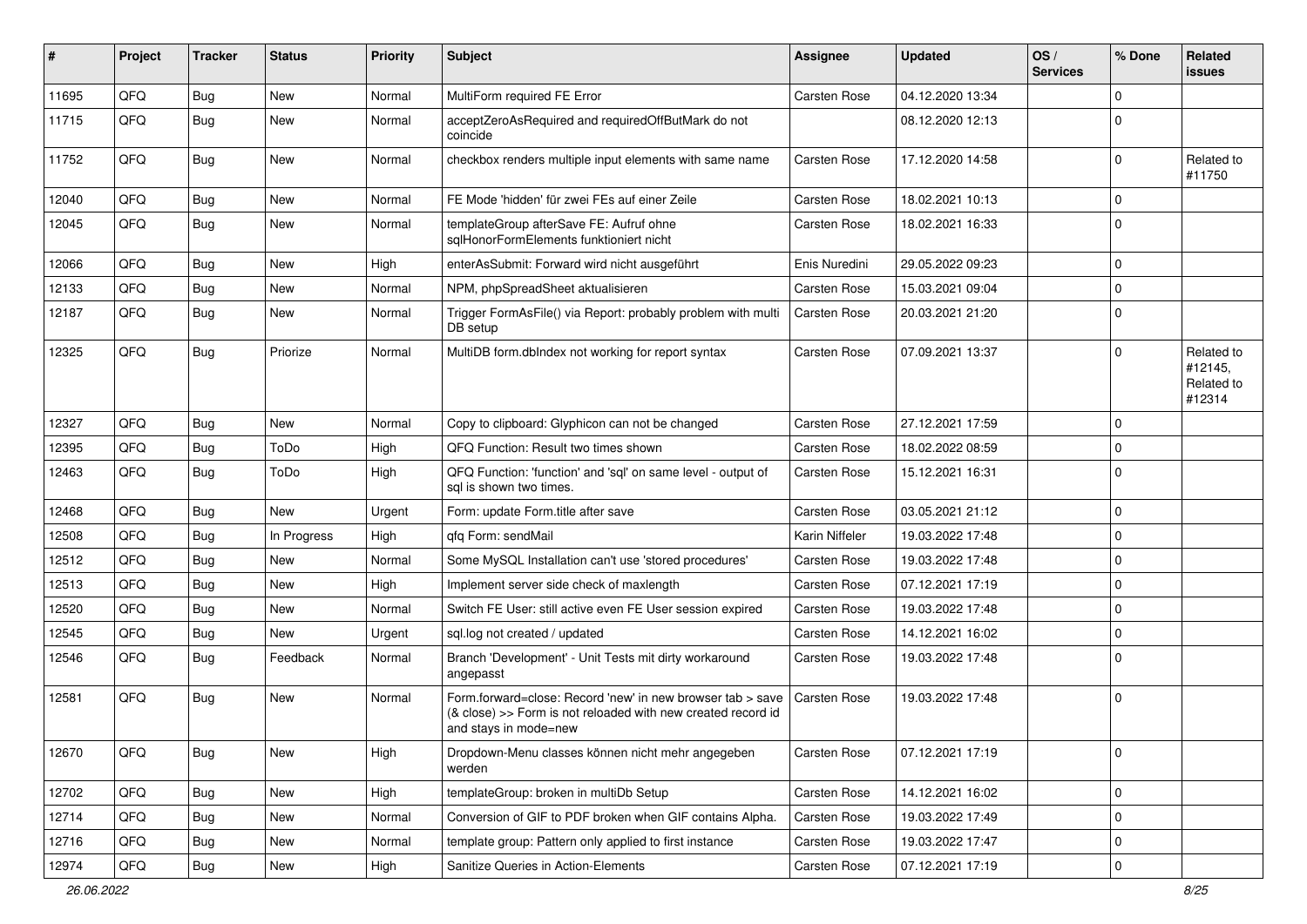| #     | Project | <b>Tracker</b> | <b>Status</b> | <b>Priority</b> | <b>Subject</b>                                                                           | Assignee            | <b>Updated</b>   | OS/<br><b>Services</b> | % Done      | Related<br>issues                                |
|-------|---------|----------------|---------------|-----------------|------------------------------------------------------------------------------------------|---------------------|------------------|------------------------|-------------|--------------------------------------------------|
| 12989 | QFQ     | <b>Bug</b>     | <b>New</b>    | Normal          | empty string does not trigger dynamic update                                             | Enis Nuredini       | 28.05.2022 11:09 |                        | $\Omega$    |                                                  |
| 13331 | QFQ     | Bug            | New           | Normal          | Multi Form: Clear Icon misplaced                                                         | Carsten Rose        | 19.03.2022 17:47 |                        | $\Omega$    |                                                  |
| 13332 | QFQ     | Bug            | New           | Normal          | Multi Form: Required Felder werden visuell nicht markiert.                               | <b>Carsten Rose</b> | 19.03.2022 17:47 |                        | $\mathbf 0$ |                                                  |
| 13451 | QFQ     | Bug            | <b>New</b>    | Normal          | Character Counter / Max Character: Problem in Safari                                     | <b>Carsten Rose</b> | 15.04.2022 17:18 |                        | $\mathbf 0$ |                                                  |
| 13460 | QFQ     | <b>Bug</b>     | <b>New</b>    | Normal          | Doc: Password set/reset  password should not processed<br>with 'html encode'             | Carsten Rose        | 19.03.2022 17:46 |                        | $\Omega$    |                                                  |
| 13528 | QFQ     | Bug            | <b>New</b>    | Normal          | gfg.io > releases: es wird kein neues Release angelegt                                   | Benjamin Baer       | 19.03.2022 17:46 |                        | $\mathbf 0$ |                                                  |
| 13592 | QFQ     | Bug            | <b>New</b>    | Normal          | QFQ Build Queue: das vergeben von Tags klappt nicht. Es<br>werden keine Releases gebaut. | Carsten Rose        | 19.03.2022 17:45 |                        | $\Omega$    |                                                  |
| 13647 | QFQ     | Bug            | <b>New</b>    | Normal          | Autofocus funktioniert nicht auf Chrome                                                  | Benjamin Baer       | 19.03.2022 17:44 |                        | 0           |                                                  |
| 13659 | QFQ     | <b>Bug</b>     | <b>New</b>    | Normal          | wrong sanitize class applied to R-store                                                  | Carsten Rose        | 15.01.2022 14:23 |                        | $\Omega$    |                                                  |
| 13689 | QFQ     | Bug            | New           | Normal          | Enter auf Eingabefeld mit ungültigem Wert führt zu blurry<br>Seite                       | Enis Nuredini       | 28.05.2022 10:53 |                        | $\Omega$    | Related to<br>#14245, Has<br>duplicate<br>#11891 |
| 13706 | QFQ     | Bug            | <b>New</b>    | Normal          | Wrong CheckType in FieldElement LastStatus of Form Cron                                  | <b>Carsten Rose</b> | 21.01.2022 18:20 |                        | $\mathbf 0$ |                                                  |
| 13716 | QFQ     | Bug            | New           | High            | Firefox ask to store username/password                                                   | Enis Nuredini       | 30.05.2022 09:31 |                        | l 0         | Related to<br>#13827                             |
| 13767 | QFQ     | <b>Bug</b>     | Feedback      | Normal          | date/time-picker: required shows up/down button orange                                   | Enis Nuredini       | 16.05.2022 23:16 |                        | $\mathbf 0$ |                                                  |
| 13899 | QFQ     | Bug            | ToDo          | Normal          | Selenium: zum laufen bringen                                                             | Enis Nuredini       | 25.03.2022 10:24 |                        | $\Omega$    |                                                  |
| 13943 | QFQ     | Bug            | Priorize      | Normal          | unable to find formgroup                                                                 | Enis Nuredini       | 28.05.2022 11:03 |                        | $\Omega$    |                                                  |
| 14077 | QFQ     | Bug            | New           | Normal          | As _link: Attribute 'class' missing by r:1 and r:3 - but should<br>set                   | <b>Carsten Rose</b> | 28.05.2022 11:02 |                        | $\Omega$    | Related to<br>#5342,<br>Related to<br>#4343      |
| 14091 | QFQ     | <b>Bug</b>     | <b>New</b>    | Normal          | inconsistent template path for twig                                                      | <b>Carsten Rose</b> | 19.04.2022 18:36 |                        | $\mathbf 0$ |                                                  |
| 14175 | QFQ     | Bug            | In Progress   | Normal          | Opening a form with no QFQ Session cookie fails                                          | Carsten Rose        | 03.06.2022 10:40 |                        | $\Omega$    |                                                  |
| 14233 | QFQ     | <b>Bug</b>     | New           | Normal          | AS link: question - HTML is not rendered                                                 | <b>Carsten Rose</b> | 28.05.2022 11:02 |                        | $\Omega$    |                                                  |
| 14245 | QFQ     | Bug            | New           | Normal          | Form Save Btn bleibt disabled wenn Datumsfeld über<br>Datepicker geändert                | Enis Nuredini       | 27.05.2022 13:45 |                        | $\mathbf 0$ | Related to<br>#13689                             |
| 14283 | QFQ     | Bug            | Priorize      | Normal          | HEIC / HEIF convert doesn't trigger                                                      | <b>Carsten Rose</b> | 19.06.2022 16:37 |                        | $\mathbf 0$ |                                                  |
| 14303 | QFQ     | Bug            | ToDo          | Normal          | datetime broken with picker                                                              | Enis Nuredini       | 17.06.2022 09:02 |                        | $\Omega$    | Related to<br>#12630                             |
| 14304 | QFQ     | <b>Bug</b>     | New           | Normal          | table sorter view safer does not work                                                    | <b>Carsten Rose</b> | 10.06.2022 11:49 |                        | $\mathbf 0$ |                                                  |
| 14305 | QFQ     | Bug            | New           | Normal          | Inline Report editing does not create history entries                                    | <b>Carsten Rose</b> | 10.06.2022 11:55 |                        | $\Omega$    |                                                  |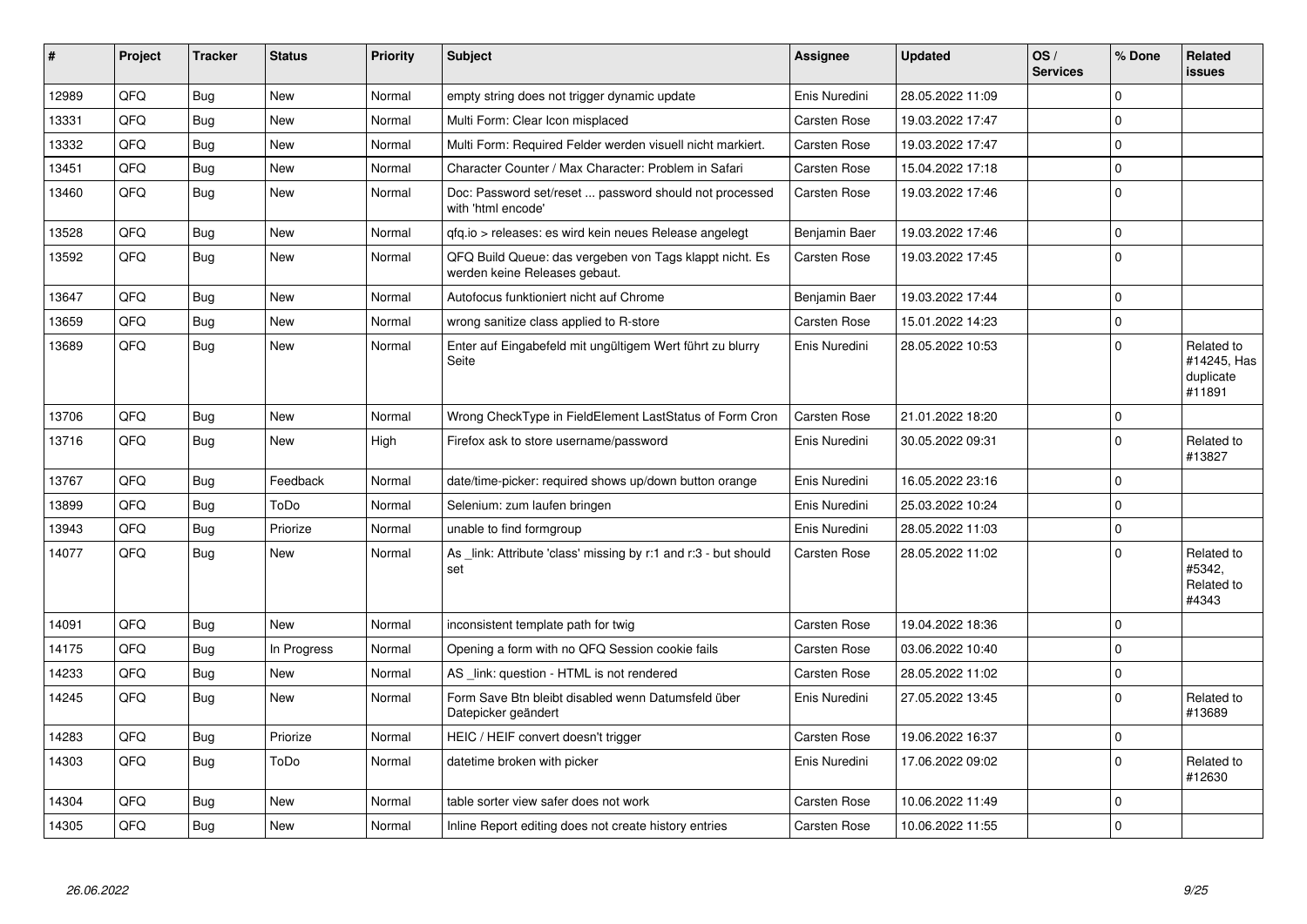| ∦     | Project | <b>Tracker</b> | <b>Status</b>     | <b>Priority</b> | <b>Subject</b>                                                                                                     | Assignee            | <b>Updated</b>   | OS/<br><b>Services</b> | % Done       | Related<br><b>issues</b>                     |
|-------|---------|----------------|-------------------|-----------------|--------------------------------------------------------------------------------------------------------------------|---------------------|------------------|------------------------|--------------|----------------------------------------------|
| 14322 | QFQ     | <b>Bug</b>     | New               | Normal          | Form Load: by default no scroll (save & close should be<br>visible)                                                | Enis Nuredini       | 15.06.2022 14:12 |                        | <sup>0</sup> | Related to<br>#14321,<br>Related to<br>#6232 |
| 14323 | QFQ     | <b>Bug</b>     | In Progress       | Normal          | Report: render=both single - no impact                                                                             | <b>Carsten Rose</b> | 19.06.2022 18:31 |                        | $\Omega$     |                                              |
| 14377 | QFQ     | <b>Bug</b>     | New               | Normal          | Documentation > General Tips: white page after migration                                                           | Enis Nuredini       | 19.06.2022 16:37 |                        | $\mathbf 0$  |                                              |
| 880   | QFQ     | Feature        | Some day<br>maybe | Urgent          | Security: PHP, SQL Injection, XSS                                                                                  |                     | 03.05.2021 21:14 |                        | $\Omega$     | Related to<br>#14320                         |
| 955   | QFQ     | Feature        | Some day<br>maybe | Normal          | QF: Notizen vor/nach dem Form                                                                                      |                     | 01.02.2020 23:20 |                        | $\Omega$     |                                              |
| 1234  | QFQ     | Feature        | Some day<br>maybe | Normal          | QF: Record numbering: Im Grid soll in Spalte 1 optional die<br>laufende Nummer der Records angezeigt werden.       |                     | 01.02.2020 23:20 |                        | $\Omega$     |                                              |
| 1251  | QFQ     | Feature        | Some day<br>maybe | Normal          | QF: Combo                                                                                                          |                     | 11.12.2019 16:03 |                        | 0            |                                              |
| 1253  | QFQ     | Feature        | Some day<br>maybe | Normal          | QF: Colorpicker                                                                                                    |                     | 11.12.2019 16:03 |                        | 0            |                                              |
| 1510  | QFQ     | Feature        | Some day<br>maybe | Normal          | jquery von google laden, falls das nicht geht lokal                                                                |                     | 11.12.2019 16:03 |                        | $\mathbf 0$  |                                              |
| 1623  | QFQ     | Feature        | Some day<br>maybe | Normal          | RealURL                                                                                                            |                     | 11.12.2019 16:03 |                        | 30           |                                              |
| 1635  | QFQ     | Feature        | Some day<br>maybe | Normal          | QFQ Extension content record: weitere Optionen einblenden.                                                         | <b>Carsten Rose</b> | 11.12.2019 16:03 |                        | $\Omega$     |                                              |
| 1946  | QFQ     | Feature        | Some day<br>maybe | Normal          | Kontrolle ob der ReadOnly Modus bei den<br>Formularelementen korrekt implementiert ist                             | <b>Carsten Rose</b> | 11.12.2019 16:03 |                        | $\Omega$     |                                              |
| 2084  | QFQ     | Feature        | Some day<br>maybe | Normal          | Mailto mit encryption: Subrecord                                                                                   | Carsten Rose        | 11.12.2019 16:03 |                        | $\Omega$     | Related to<br>#2082                          |
| 2361  | QFQ     | Feature        | New               | Normal          | Logging wer/wann/wo welches Formular aufgerufen hat                                                                | <b>Carsten Rose</b> | 11.12.2019 16:15 |                        | $\Omega$     | Related to<br>#4432,<br>Related to<br>#7480  |
| 2950  | QFQ     | Feature        | Some day<br>maybe | Normal          | Inhalt QFQ Records als File                                                                                        |                     | 11.12.2019 16:03 |                        | $\Omega$     |                                              |
| 2995  | QFQ     | Feature        | Some day<br>maybe | Normal          | Dropdown JQuery Plugin: 'chosen' - Moeglichkeit um Select<br>Listen mehr Funktion zu geben. Kein Bootstrap noetig. | <b>Carsten Rose</b> | 11.12.2019 16:03 |                        | $\Omega$     |                                              |
| 3216  | QFQ     | Feature        | Some day<br>maybe | Normal          | dynamic update für checkbox label2                                                                                 | Carsten Rose        | 11.12.2019 16:03 |                        | $\mathbf 0$  | Related to<br>#2081                          |
| 3267  | QFQ     | Feature        | Some day<br>maybe | Normal          | 2 Forms auf einer Seite: real + Read only                                                                          | Carsten Rose        | 11.12.2019 16:03 |                        | $\mathbf 0$  |                                              |
| 3273  | QFO     | Feature        | Some day<br>maybe | Low             | Dirty Flag in Form                                                                                                 | Carsten Rose        | 11.12.2019 16:02 |                        | $\mathbf 0$  |                                              |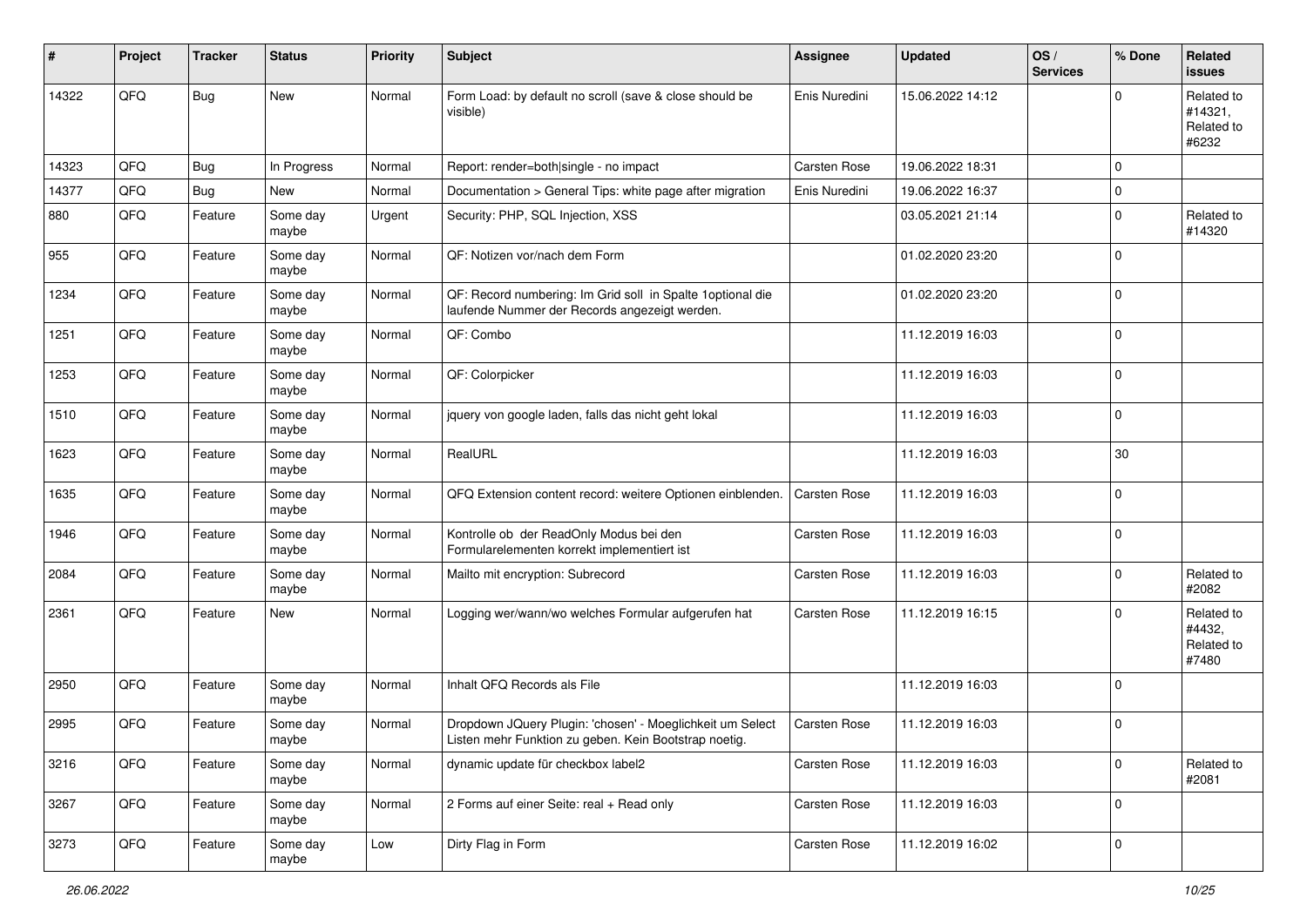| #    | Project | <b>Tracker</b> | <b>Status</b>     | <b>Priority</b> | <b>Subject</b>                                                                                                                               | <b>Assignee</b>     | <b>Updated</b>   | OS/<br><b>Services</b> | % Done         | Related<br>issues                           |
|------|---------|----------------|-------------------|-----------------|----------------------------------------------------------------------------------------------------------------------------------------------|---------------------|------------------|------------------------|----------------|---------------------------------------------|
| 3285 | QFQ     | Feature        | Some day<br>maybe | Normal          | Zeichenlimit pro Feld: textarea / editor                                                                                                     | Carsten Rose        | 11.12.2019 16:02 |                        | $\Omega$       |                                             |
| 3291 | QFQ     | Feature        | Some day<br>maybe | Normal          | AutoCron websiteToken                                                                                                                        | <b>Carsten Rose</b> | 11.12.2019 16:02 |                        | 0              | Related to<br>#4250                         |
| 3331 | QFQ     | Feature        | Some day<br>maybe | Normal          | Default Tooltip fuer _page? Links: mit Form und Record ID                                                                                    | Carsten Rose        | 11.12.2019 16:02 |                        | 0              |                                             |
| 3332 | QFQ     | Feature        | Some day<br>maybe | Normal          | Uploads: Thumbnails, Details zum hochgeladenen File                                                                                          | Carsten Rose        | 11.12.2019 16:02 |                        | 0              | Related to<br>#3264,<br>Related to<br>#5333 |
| 3350 | QFQ     | Feature        | Some day<br>maybe | Normal          | FormEditor: Hilfetext hinter 'checktype'                                                                                                     | Carsten Rose        | 11.12.2019 16:02 |                        | $\Omega$       |                                             |
| 3385 | QFQ     | Feature        | Some day<br>maybe | Normal          | templateGroup: insert/update/delete non primary records                                                                                      | Carsten Rose        | 11.12.2019 16:02 |                        | $\Omega$       |                                             |
| 3402 | QFQ     | Feature        | Some day<br>maybe | Normal          | Syntax Highlighting via CodeMirror                                                                                                           | Carsten Rose        | 11.12.2019 16:02 |                        | 100            | Related to<br>#3207                         |
| 3415 | QFQ     | Feature        | Some day<br>maybe | Normal          | FE Login Box Templatefile                                                                                                                    | Benjamin Baer       | 11.12.2019 16:02 |                        | $\Omega$       |                                             |
| 3432 | QFQ     | Feature        | New               | Normal          | subrecord: dynamicUpdate                                                                                                                     | Carsten Rose        | 11.06.2020 21:10 |                        | 0              | Related to<br>#5691                         |
| 3457 | QFQ     | Feature        | Some day<br>maybe | Normal          | LDAP: concat multi values to one single entry                                                                                                | Carsten Rose        | 11.12.2019 16:02 |                        | $\mathbf{0}$   |                                             |
| 3458 | QFQ     | Feature        | Some day<br>maybe | Normal          | Display 'Edit Form Element'-Checkbox on form: should<br>depend on FE Group                                                                   | <b>Carsten Rose</b> | 11.12.2019 16:02 |                        | 0              | Related to<br>#3447                         |
| 3495 | QFQ     | Feature        | Some day<br>maybe | Normal          | Predifined Parameter werden nicht in '+' (add new record)<br>SIP gerendert.                                                                  |                     | 11.12.2019 16:02 |                        | 0              |                                             |
| 3504 | QFQ     | Feature        | <b>New</b>        | Normal          | Logging: welche Action FEs werden wann wie ausgefuehrt                                                                                       | Carsten Rose        | 01.02.2020 23:21 |                        | $\Omega$       | Related to<br>#5458,<br>Related to<br>#4092 |
| 3537 | QFQ     | Feature        | Some day<br>maybe | Low             | SHOW COLUMNS FROM tableName - Extend '{{!'<br>definition                                                                                     | <b>Carsten Rose</b> | 11.12.2019 16:02 |                        | $\mathbf 0$    |                                             |
| 3567 | QFQ     | Feature        | Some day<br>maybe | Low             | 'Save', 'Close', 'New' als FormElement                                                                                                       |                     | 11.12.2019 16:02 |                        | 0              |                                             |
| 3617 | QFQ     | Feature        | Some day<br>maybe | Normal          | Load javascripts at bottom                                                                                                                   |                     | 11.12.2019 16:02 |                        | $\overline{0}$ |                                             |
| 3646 | QFQ     | Feature        | Some day<br>maybe | Normal          | Moeglichkeit HTML Tags in Reports auszugeben (zu<br>enkodieren: htmlspecialchars)                                                            |                     | 11.12.2019 16:02 |                        | $\Omega$       | Related to<br>#14320                        |
| 3666 | QFQ     | Feature        | Some day<br>maybe | Normal          | a) Performance Messung: mysql_real_escape_string() im<br>Vergleich zu str_replace(), b) doppeltes Aufrufen von<br>mysql_real_escape_string() | Carsten Rose        | 11.12.2019 16:02 |                        | 0              |                                             |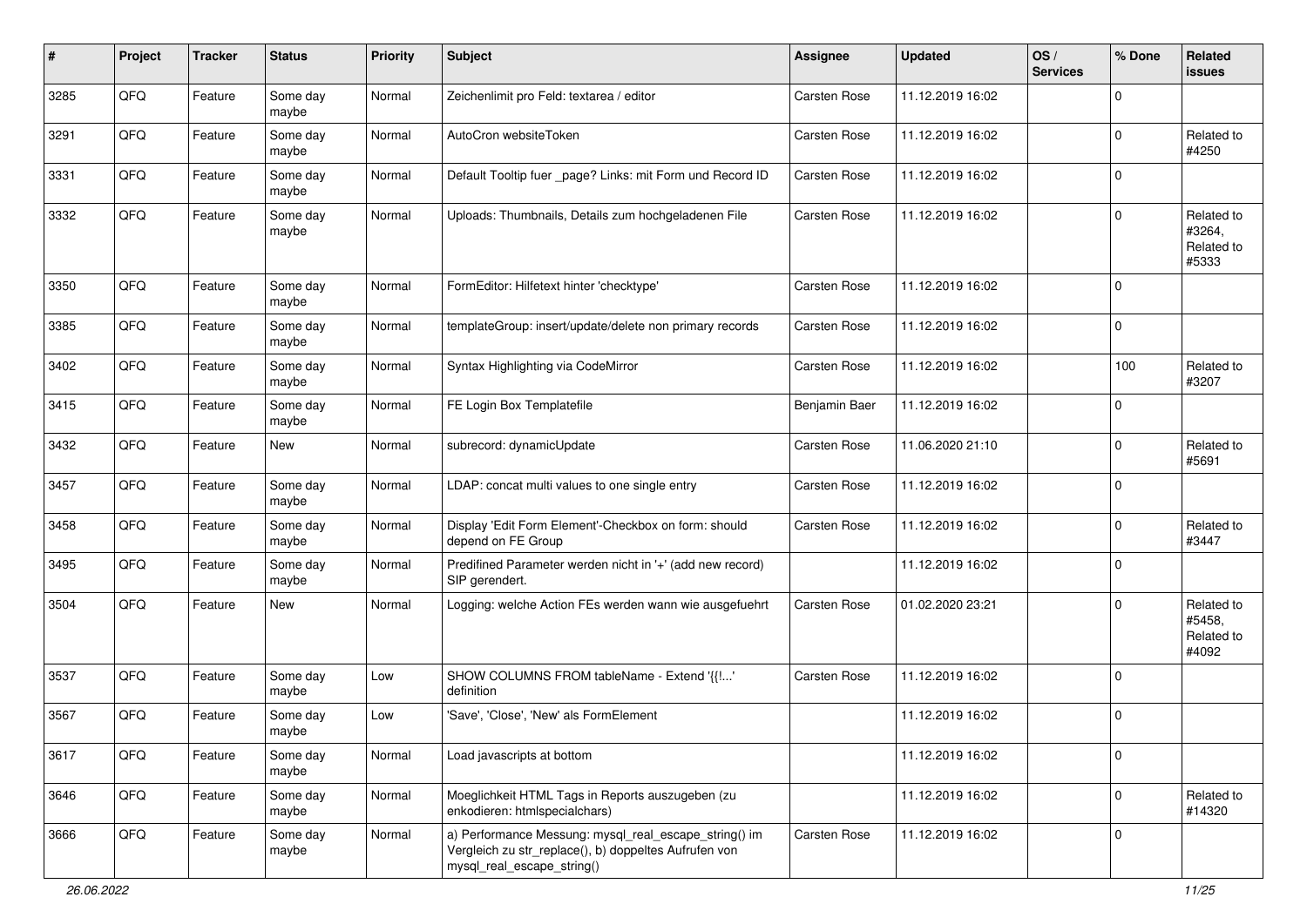| #    | Project | <b>Tracker</b> | <b>Status</b>     | <b>Priority</b> | <b>Subject</b>                                                                                                                                           | Assignee            | <b>Updated</b>   | OS/<br><b>Services</b> | % Done      | Related<br>issues                           |
|------|---------|----------------|-------------------|-----------------|----------------------------------------------------------------------------------------------------------------------------------------------------------|---------------------|------------------|------------------------|-------------|---------------------------------------------|
| 3677 | QFQ     | Feature        | Some day<br>maybe | Normal          | wkhtmltopdf: FE User access prohibited, if client IP changes -<br>\$TYPO3_CONF_VARS[FE][lockIP]                                                          | Carsten Rose        | 11.12.2019 16:02 |                        | $\Omega$    |                                             |
| 3692 | QFQ     | Feature        | Some day<br>maybe | Normal          | QFQ Webseite                                                                                                                                             | Benjamin Baer       | 11.12.2019 16:02 |                        | 0           | Related to<br>#5033                         |
| 3708 | QFQ     | Feature        | Some day<br>maybe | Normal          | Form: input - 'specialchars', 'none'  gewisse tags erlauben,<br>andere verbieten                                                                         | Carsten Rose        | 11.12.2019 16:02 |                        | $\Omega$    | Related to<br>#14320                        |
| 3727 | QFQ     | Feature        | <b>New</b>        | High            | Security: Session Hijacking erschweren                                                                                                                   | Carsten Rose        | 03.05.2021 21:14 |                        | 0           |                                             |
| 3848 | QFQ     | Feature        | Some day<br>maybe | High            | Antivirus check fuer Upload files in qfq?                                                                                                                | Carsten Rose        | 03.05.2021 21:14 |                        | $\Omega$    | Related to<br>#4131                         |
| 3864 | QFQ     | Feature        | New               | Normal          | Encrypt / decrypt field                                                                                                                                  | Carsten Rose        | 08.03.2021 18:08 |                        | 0           |                                             |
| 3867 | QFQ     | Feature        | Priorize          | Normal          | Readonly Formular: Template Groups add/delete ausbeldnen                                                                                                 | <b>Carsten Rose</b> | 05.05.2021 22:12 |                        | $\mathbf 0$ |                                             |
| 3877 | QFQ     | Feature        | Some day<br>maybe | Normal          | FormEditor: die Felder die aktuell nicht gebraucht werden nur<br>auf readonly/disabled setzen (nicht ausblenden > das irritiert.                         | <b>Carsten Rose</b> | 11.12.2019 16:03 |                        | $\Omega$    |                                             |
| 3878 | QFQ     | Feature        | Some day<br>maybe | Normal          | Form 'FormElement': Spalte 'name' typeAhead mit<br>Spaltennamen der Primarytable.                                                                        |                     | 11.12.2019 16:03 |                        | $\Omega$    |                                             |
| 3879 | QFQ     | Feature        | Some day<br>maybe | Normal          | Form 'FormElement': Beim Feld 'name' rechts in der Notiz<br>einen Link einblenden - a) aktuelle Definition anzeigen, b)<br>Spalte in der Tabelle anlegen |                     | 11.12.2019 16:03 |                        | $\Omega$    |                                             |
| 3880 | QFQ     | Feature        | Some day<br>maybe | Normal          | Form 'Form': anlegen einer Tabelle                                                                                                                       |                     | 14.01.2021 10:12 |                        | $\Omega$    |                                             |
| 3900 | QFQ     | Feature        | Some day<br>maybe | Normal          | Extend documentation of 'Copy / Paste'                                                                                                                   | Carsten Rose        | 11.12.2019 16:03 |                        | $\Omega$    | Related to<br>#3899                         |
| 3905 | QFQ     | Feature        | Some day<br>maybe | Normal          | Documentation: Best Practice anhand eines Online<br>Bewerbungstools                                                                                      | Carsten Rose        | 11.12.2019 16:03 |                        | $\Omega$    |                                             |
| 3941 | QFQ     | Feature        | Some day<br>maybe | Normal          | sglAfter: es sollten mehrere moeglich sein                                                                                                               | Carsten Rose        | 11.12.2019 16:03 |                        | $\Omega$    | Related to<br>#3942                         |
| 3942 | QFQ     | Feature        | Some day<br>maybe | Normal          | Action Elemente: neu generierte IDs via FE weitergeben                                                                                                   | Carsten Rose        | 11.12.2019 16:03 |                        | $\Omega$    | Related to<br>#3941                         |
| 3947 | QFQ     | Feature        | Some day<br>maybe | Normal          | Attack detectect: logout current user                                                                                                                    | Carsten Rose        | 11.12.2019 16:03 |                        | $\Omega$    | Related to<br>#5458,<br>Related to<br>#6299 |
| 3967 | QFQ     | Feature        | Some day<br>maybe | High            | Report: Checkbox, Radio, Dropdown, Input welches ohne<br>Submit funktioniert - 'Inline-Form'                                                             | Carsten Rose        | 03.05.2021 21:14 |                        | $\Omega$    |                                             |
| 3990 | QFQ     | Feature        | Some day<br>maybe | High            | custom class definition: add space automatically                                                                                                         | Carsten Rose        | 03.05.2021 21:14 |                        | 0           |                                             |
| 3991 | QFQ     | Feature        | Some day<br>maybe | Normal          | report: Columnname '_skipWrap' skips 'fbeg', 'fend'                                                                                                      | Carsten Rose        | 11.12.2019 16:03 |                        | $\Omega$    |                                             |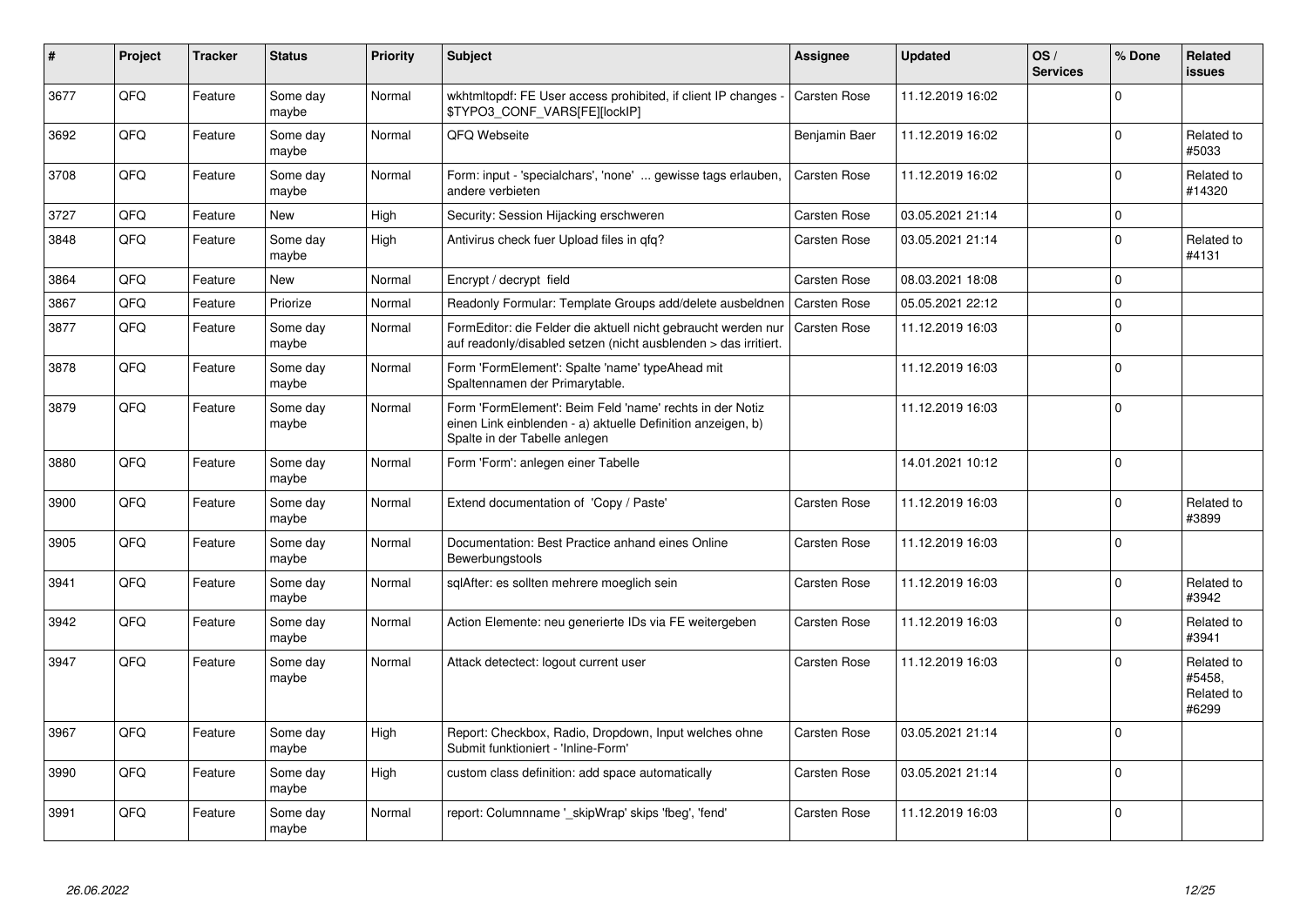| #    | Project | <b>Tracker</b> | <b>Status</b>     | <b>Priority</b> | <b>Subject</b>                                                                                                          | <b>Assignee</b>     | <b>Updated</b>   | OS/<br><b>Services</b> | % Done         | Related<br>issues                           |
|------|---------|----------------|-------------------|-----------------|-------------------------------------------------------------------------------------------------------------------------|---------------------|------------------|------------------------|----------------|---------------------------------------------|
| 4018 | QFQ     | Feature        | Some day<br>maybe | Normal          | typeahead: solve problem with potential long query<br>parameter                                                         | <b>Carsten Rose</b> | 11.12.2019 16:03 |                        | 0              |                                             |
| 4023 | QFQ     | Feature        | New               | Normal          | prepared statements - FE action: salveld, sqllnsert,<br>sqlUpdate, sqlDelete, sqlBefore, sqlAfter                       | <b>Carsten Rose</b> | 11.12.2019 16:15 |                        | $\mathbf{0}$   |                                             |
| 4026 | QFQ     | Feature        | Some day<br>maybe | Normal          | sqlLog.sql: log number of FE.id                                                                                         | Carsten Rose        | 11.12.2019 16:03 |                        | 0              | Related to<br>#5458                         |
| 4027 | QFQ     | Feature        | Some day<br>maybe | Normal          | Missing: orange 'check' / 'bullet'                                                                                      |                     | 11.12.2019 16:03 |                        | 0              |                                             |
| 4050 | QFQ     | Feature        | <b>New</b>        | Normal          | sql.log: 1) FormElement ID which causes a specific action,<br>2) Result in the same row.                                | Carsten Rose        | 15.04.2020 11:35 |                        | $\mathbf 0$    | Related to<br>#5458                         |
| 4082 | QFQ     | Feature        | <b>New</b>        | Normal          | Dynamic Update: modeSql - useful default                                                                                | <b>Carsten Rose</b> | 01.02.2020 23:22 |                        | $\mathbf 0$    |                                             |
| 4194 | QFQ     | Feature        | In Progress       | Normal          | Bootstrap 4 ist jetzt offiziel                                                                                          |                     | 03.05.2021 20:47 |                        | $\Omega$       | Related to<br>#10114                        |
| 4197 | QFQ     | Feature        | Some day<br>maybe | Normal          | Unit Test fuer JSON Stream von QuickFormQuery.php ><br>doForm()                                                         | <b>Carsten Rose</b> | 11.12.2019 16:03 |                        | 0              |                                             |
| 4250 | QFQ     | Feature        | New               | Normal          | AutoCron in QFQ via PHP                                                                                                 | Carsten Rose        | 01.02.2020 23:21 |                        | 0              | Related to<br>#3292,<br>Related to<br>#3291 |
| 4258 | QFQ     | Feature        | Some day<br>maybe | High            | System Defaults: Forms                                                                                                  | Carsten Rose        | 03.05.2021 21:14 |                        | $\Omega$       |                                             |
| 4259 | QFQ     | Feature        | Some day<br>maybe | Normal          | Instant trigger a cron job                                                                                              | Carsten Rose        | 11.12.2019 16:03 |                        | $\Omega$       |                                             |
| 4330 | QFQ     | Feature        | Some day<br>maybe | Normal          | Error Message: report missing {{ / }} in sqlUpdate, sqlInsert,<br>sqlDelete, sqlAfter, sqlBefore in FE action elements. | <b>Carsten Rose</b> | 01.02.2020 23:20 |                        | $\Omega$       |                                             |
| 4343 | QFQ     | Feature        | Some day<br>maybe | Normal          | Link: Classifier to add 'attributes'                                                                                    | Carsten Rose        | 01.02.2020 23:20 |                        | 0              | Related to<br>#14077                        |
| 4349 | QFQ     | Feature        | Some day<br>maybe | Normal          | link download: downloaded external URL to<br>deliver/concatenate - check mimetipe and handle it correctly               | Carsten Rose        | 11.12.2019 16:02 |                        | $\Omega$       |                                             |
| 4365 | QFQ     | Feature        | Some day<br>maybe | Normal          | Multi Language: new way of config                                                                                       | Carsten Rose        | 01.02.2020 23:20 |                        | 0              |                                             |
| 4413 | QFQ     | Feature        | New               | Normal          | fieldset: show/hidden, modeSql, dynamicUpdate                                                                           | <b>Carsten Rose</b> | 09.02.2022 15:19 |                        | $\mathbf 0$    |                                             |
| 4420 | QFQ     | Feature        | Some day<br>maybe | Normal          | Client: Local Storage - store the changes of a form, local in<br>the browser.                                           | Benjamin Baer       | 11.12.2019 16:02 |                        | $\Omega$       |                                             |
| 4433 | QFQ     | Feature        | Some day<br>maybe | Normal          | Log when SIP will be destroyed by QFQ for any (security)<br>reason                                                      |                     | 01.02.2020 23:20 |                        | $\Omega$       | Related to<br>#4432,<br>Related to<br>#5458 |
| 4435 | QFQ     | Feature        | Some day<br>maybe | Normal          | Report: striptags - specify allowed tags                                                                                |                     | 01.02.2020 23:20 |                        | $\overline{0}$ |                                             |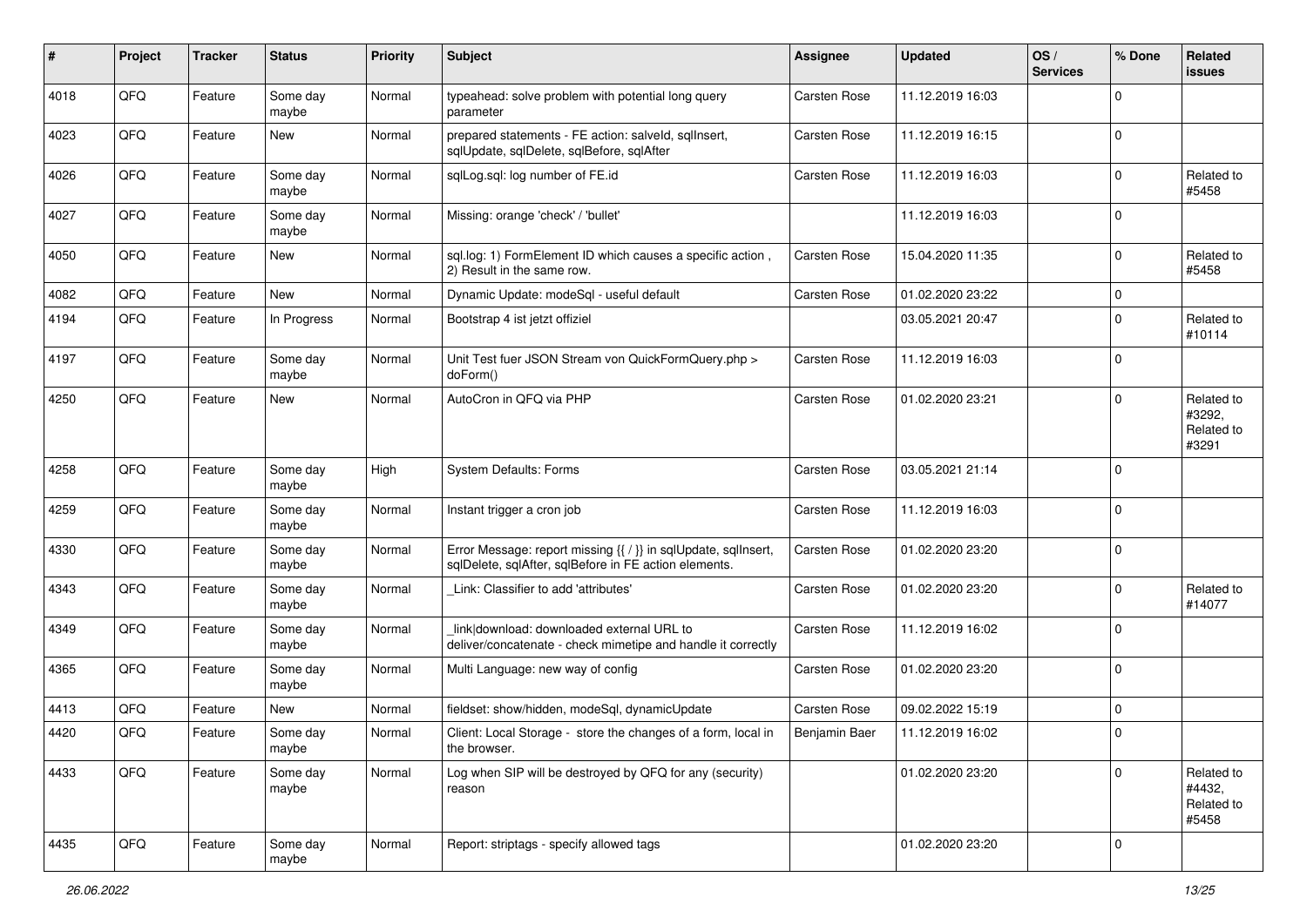| #    | Project | <b>Tracker</b> | <b>Status</b>     | <b>Priority</b> | <b>Subject</b>                                                                                                                                                | Assignee            | <b>Updated</b>   | OS/<br><b>Services</b> | % Done   | Related<br>issues                           |
|------|---------|----------------|-------------------|-----------------|---------------------------------------------------------------------------------------------------------------------------------------------------------------|---------------------|------------------|------------------------|----------|---------------------------------------------|
| 4439 | QFQ     | Feature        | Some day<br>maybe | Normal          | Log: report all actions fired by an FE Element, incl. the<br>original directive (slaveld, sqllnsert, )                                                        |                     | 01.02.2020 23:20 |                        | $\Omega$ | Related to<br>#4432,<br>Related to<br>#5458 |
| 4440 | QFQ     | Feature        | Some day<br>maybe | Normal          | Manual.rst: explain how to. expand PHP Session to 4h                                                                                                          |                     | 11.12.2019 16:02 |                        | $\Omega$ |                                             |
| 4442 | QFQ     | Feature        | Some day<br>maybe | Normal          | Special Column Name: link - new symbol G (Glyph) to<br>choose any available symbol                                                                            |                     | 11.12.2019 16:02 |                        | $\Omega$ |                                             |
| 4443 | QFQ     | Feature        | Some day<br>maybe | Normal          | Form: multiple secondary tables                                                                                                                               |                     | 01.02.2020 23:20 |                        | $\Omega$ |                                             |
| 4444 | QFQ     | Feature        | Some day<br>maybe | Normal          | FE.type=upload: detect mime type                                                                                                                              |                     | 11.12.2019 16:02 |                        | $\Omega$ | Related to<br>#4303                         |
| 4445 | QFQ     | Feature        | Some day<br>maybe | Normal          | template group: Option to simulate fieldset                                                                                                                   |                     | 28.06.2021 14:11 |                        | $\Omega$ |                                             |
| 4446 | QFQ     | Feature        | Some day<br>maybe | Normal          | New FE get same feldContainerId as last modifed FE                                                                                                            |                     | 01.02.2020 23:20 |                        | $\Omega$ |                                             |
| 4536 | QFQ     | Feature        | Some day<br>maybe | Normal          | FE upload: problem with delete if mutliple uploads an<br>FE.name="                                                                                            |                     | 01.02.2020 23:20 |                        | $\Omega$ |                                             |
| 4551 | QFQ     | Feature        | Some day<br>maybe | Normal          | Set 'pills' via dynamicUpdate to show/hide/disabled                                                                                                           |                     | 01.02.2020 23:20 |                        | $\Omega$ | Related to<br>#3752                         |
| 4606 | QFQ     | Feature        | Some day<br>maybe | Normal          | link: qualifier to render bootstrap button                                                                                                                    | Carsten Rose        | 01.02.2020 23:19 |                        | $\Omega$ |                                             |
| 4626 | QFQ     | Feature        | Some day<br>maybe | Normal          | Mobile View: 'classBody=qfq-form-right' makes no sense                                                                                                        |                     | 01.02.2020 23:20 |                        | $\Omega$ |                                             |
| 4627 | QFQ     | Feature        | Some day<br>maybe | Normal          | dbupdate: all tables - check 'create', 'modified' if it is possible<br>to change to default 'CURRENT_TIMESTAMP' and modified<br>'ON UPDATE CURRENT_TIMESTAMP' |                     | 01.02.2020 23:20 |                        | $\Omega$ |                                             |
| 4640 | QFQ     | Feature        | Some day<br>maybe | Normal          | Rename System Forms                                                                                                                                           |                     | 01.02.2020 23:20 |                        | $\Omega$ |                                             |
| 4650 | QFQ     | Feature        | Some day<br>maybe | Normal          | Convert html to doc/rtf                                                                                                                                       | Carsten Rose        | 01.02.2020 23:20 |                        | $\Omega$ | Related to<br>#10704                        |
| 4652 | QFQ     | Feature        | Some day<br>maybe | Normal          | UZH CD: Weiterleitung auf benutzerdefinierte 403/404 Seite                                                                                                    | Carsten Rose        | 01.02.2020 23:20 |                        | $\Omega$ |                                             |
| 4719 | QFQ     | Feature        | Some day<br>maybe | Normal          | Custom Message in Client in case of 'Browser tab close,<br>modification will be lost'                                                                         |                     | 01.02.2020 23:20 |                        | $\Omega$ |                                             |
| 4757 | QFQ     | Feature        | Some day<br>maybe | Normal          | Test subrecord: download links ok? Links ok?                                                                                                                  | <b>Carsten Rose</b> | 01.02.2020 23:20 |                        | $\Omega$ |                                             |
| 4816 | QFQ     | Feature        | Some day<br>maybe | Normal          | Templates for QFQ Reports (Tables, Radios, )                                                                                                                  |                     | 01.02.2020 23:20 |                        | $\Omega$ |                                             |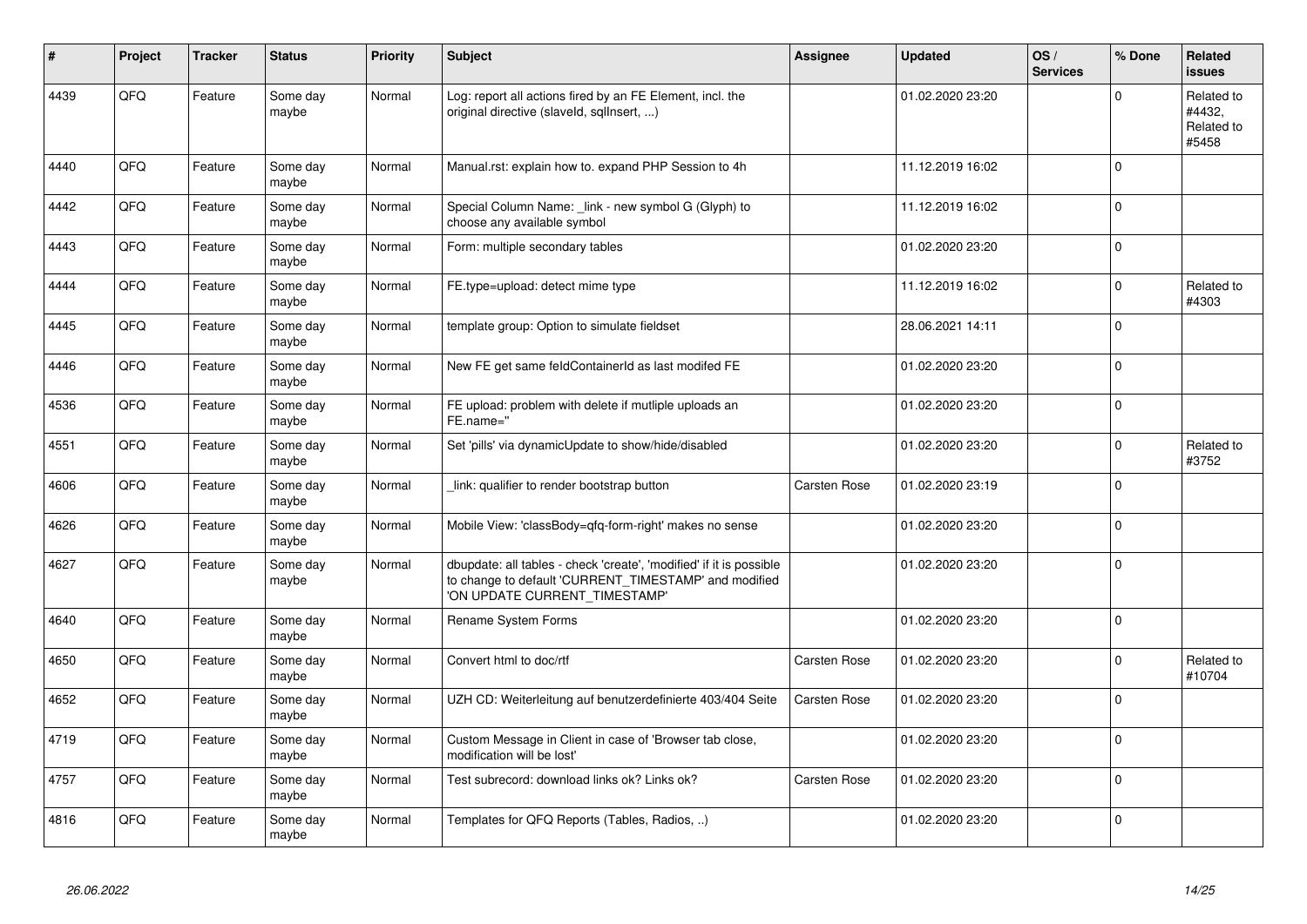| #    | <b>Project</b> | <b>Tracker</b> | <b>Status</b>     | <b>Priority</b> | <b>Subject</b>                                                                                     | <b>Assignee</b>     | <b>Updated</b>   | OS/<br><b>Services</b> | % Done       | Related<br>issues    |
|------|----------------|----------------|-------------------|-----------------|----------------------------------------------------------------------------------------------------|---------------------|------------------|------------------------|--------------|----------------------|
| 4839 | QFQ            | Feature        | Some day<br>maybe | Normal          | gfg-handle in <head> Abschnitt</head>                                                              | <b>Carsten Rose</b> | 11.12.2019 16:02 |                        | $\Omega$     |                      |
| 4869 | QFQ            | Feature        | Some day<br>maybe | Normal          | Dynamic Update (show, hide, readonly?, required?) for<br><b>Template Group Elements</b>            | Carsten Rose        | 01.02.2020 23:19 |                        | $\Omega$     | Related to<br>#4865  |
| 4872 | QFQ            | Feature        | Some day<br>maybe | Normal          | Fields of Typo3 page available in STORE_TYPO3                                                      | Carsten Rose        | 01.02.2020 23:19 |                        | $\Omega$     |                      |
| 4956 | QFQ            | Feature        | Some day<br>maybe | Normal          | Sendmail: Benutzerdefinierte Headers                                                               | Carsten Rose        | 11.12.2019 16:02 |                        | $\Omega$     |                      |
| 4974 | QFQ            | Feature        | Some day<br>maybe | Normal          | Long polling - inform all listening clients of changes                                             |                     | 11.12.2019 16:02 |                        | $\Omega$     |                      |
| 5024 | QFQ            | Feature        | Some day<br>maybe | Normal          | Fabric: Generate PDF with edits                                                                    | Benjamin Baer       | 01.02.2020 23:20 |                        | $\Omega$     | Related to<br>#10704 |
| 5129 | QFQ            | Feature        | Some day<br>maybe | Normal          | Reports: SQL fuer x Achse und y Achse                                                              |                     | 11.12.2019 16:02 |                        | $\Omega$     |                      |
| 5131 | QFQ            | Feature        | <b>New</b>        | Normal          | Activate Spin Gear ('wait/busy' indicator) via LINK attribute                                      | <b>Carsten Rose</b> | 01.02.2020 23:21 |                        | $\Omega$     |                      |
| 5132 | QFQ            | Feature        | Some day<br>maybe | Normal          | Error Message sendmail missing attachment: more details                                            | Carsten Rose        | 01.02.2020 23:19 |                        | $\Omega$     |                      |
| 5160 | QFQ            | Feature        | Some day<br>maybe | Normal          | QFQ collaborative / together.js, ShareJS, y-js, collaborative,                                     |                     | 11.12.2019 16:02 |                        | $\Omega$     |                      |
| 5342 | QFQ            | Feature        | Some day<br>maybe | Normal          | link - with HTML Attributes                                                                        |                     | 01.02.2020 23:20 |                        | $\Omega$     | Related to<br>#14077 |
| 5345 | QFQ            | Feature        | New               | Normal          | Report: UPDATE / INSERT / DELETE statements should<br>trigger subqueries, depending on the result. | Carsten Rose        | 27.05.2020 16:11 |                        | $\Omega$     |                      |
| 5366 | QFQ            | Feature        | Priorize          | Normal          | Saving with keyboard shortcuts                                                                     | Benjamin Baer       | 21.03.2022 09:47 |                        | $\Omega$     |                      |
| 5389 | QFQ            | Feature        | Some day<br>maybe | Normal          | QFQ Design: Multline label / note                                                                  | Benjamin Baer       | 01.02.2020 23:19 |                        | $\Omega$     |                      |
| 5428 | QFQ            | Feature        | Some day<br>maybe | Normal          | secure thumbnail: late render on access.                                                           | <b>Carsten Rose</b> | 01.02.2020 23:20 |                        | $\Omega$     |                      |
| 5452 | QFQ            | Feature        | Some day<br>maybe | Normal          | Thumbnails from PDF: bad quality                                                                   |                     | 01.02.2020 23:20 |                        | $\mathbf{0}$ |                      |
| 5455 | QFQ            | Feature        | Some day<br>maybe | Normal          | Mail Redirects grld abhaengig                                                                      |                     | 01.02.2020 23:20 |                        | $\Omega$     |                      |
| 5480 | QFQ            | Feature        | Some day<br>maybe | Normal          | QFQ: Dokumentation mit Screenshots versehen                                                        | Carsten Rose        | 01.02.2020 23:20 |                        | $\Omega$     | Related to<br>#9879  |
| 5548 | QFQ            | Feature        | Some day<br>maybe | Normal          | 801 Textfiles/Scriptfiles als Thumbnail                                                            | Carsten Rose        | 07.03.2022 16:26 |                        | $\Omega$     |                      |
| 5562 | QFQ            | Feature        | Priorize          | Normal          | Drag'n'Drop fuer Uploads                                                                           | Benjamin Baer       | 21.03.2022 09:52 |                        | $\Omega$     | Related to<br>#9706  |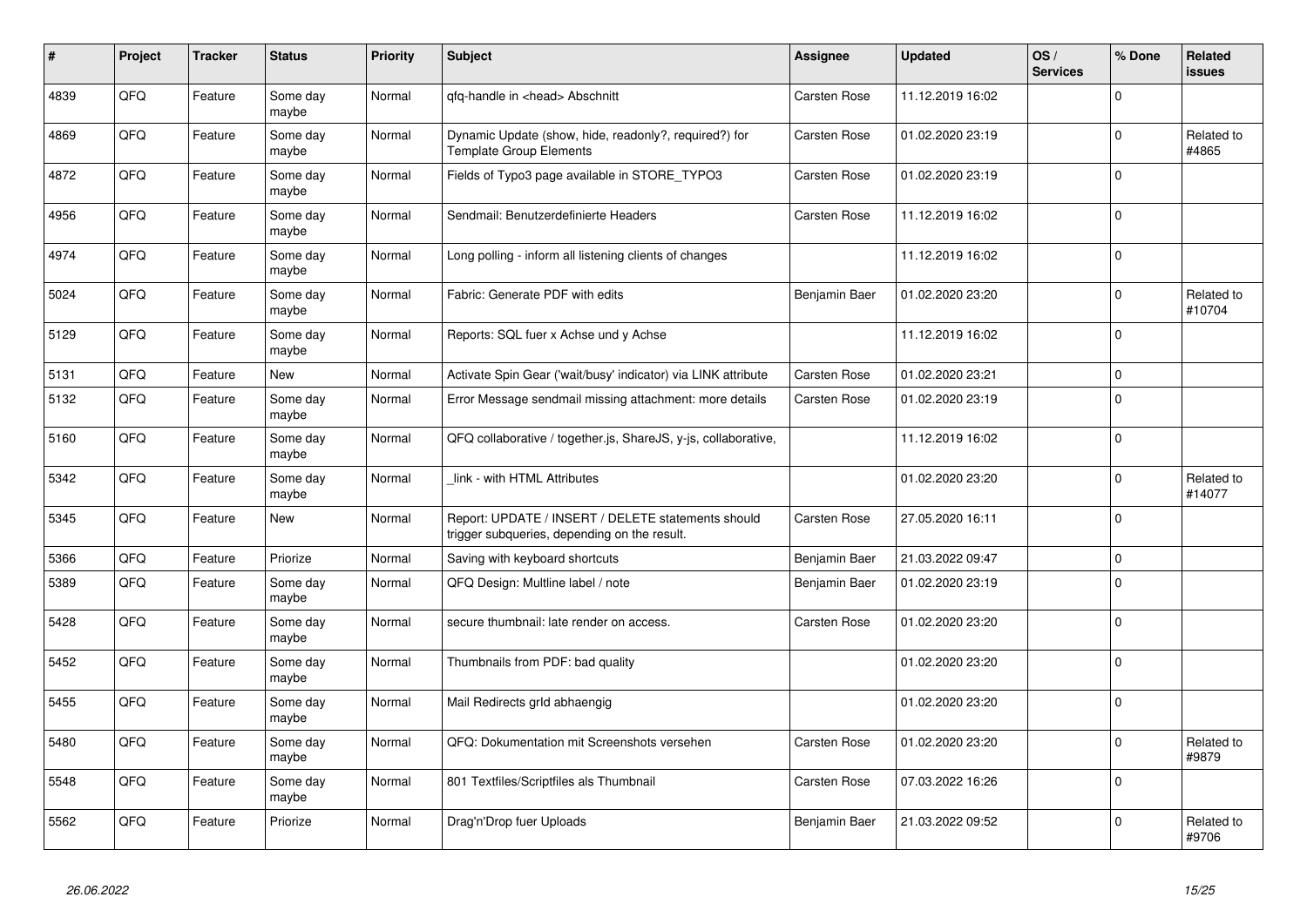| #    | Project | <b>Tracker</b> | <b>Status</b>     | <b>Priority</b> | Subject                                                                           | <b>Assignee</b>     | <b>Updated</b>   | OS/<br><b>Services</b> | % Done         | Related<br>issues                           |
|------|---------|----------------|-------------------|-----------------|-----------------------------------------------------------------------------------|---------------------|------------------|------------------------|----------------|---------------------------------------------|
| 5579 | QFQ     | Feature        | Some day<br>maybe | Normal          | Enhance Doc / Presentation: variable type 'link column type'                      | Carsten Rose        | 01.02.2020 23:19 |                        | $\Omega$       |                                             |
| 5665 | QFQ     | Feature        | Some day<br>maybe | Normal          | Versuch das '{{!' nicht mehr noetig ist.                                          | <b>Carsten Rose</b> | 01.02.2020 23:20 |                        | $\Omega$       | Related to<br>#7432,<br>Related to<br>#7434 |
| 5695 | QFQ     | Feature        | In Progress       | Normal          | Multiform                                                                         | Carsten Rose        | 02.01.2021 18:38 |                        | $\mathbf 0$    |                                             |
| 5715 | QFQ     | Feature        | New               | High            | PDF Caching                                                                       | Carsten Rose        | 03.05.2021 21:14 |                        | $\Omega$       | Related to<br>#5851,<br>Related to<br>#6357 |
| 5782 | QFQ     | Feature        | <b>New</b>        | Normal          | NextCloud API                                                                     | Carsten Rose        | 01.02.2020 10:02 |                        | $\mathbf 0$    |                                             |
| 5783 | QFQ     | Feature        | Some day<br>maybe | Normal          | <b>BPMN View/Edit</b>                                                             |                     | 11.12.2019 16:02 |                        | $\Omega$       |                                             |
| 5805 | QFQ     | Feature        | Some day<br>maybe | Normal          | TypeAHead SQL value instead of key stored                                         |                     | 01.02.2020 23:19 |                        | $\Omega$       | Related to<br>#5444                         |
| 5850 | QFQ     | Feature        | Some day<br>maybe | Normal          | Deployment: In QFQ Doc best practice fuer zeitgemaesses<br>Deployment beschreiben |                     | 01.02.2020 23:20 |                        | $\Omega$       |                                             |
| 5851 | QFQ     | Feature        | Some day<br>maybe | Normal          | Queue System implementieren: MQTT, RabbitMQ                                       |                     | 01.02.2020 23:20 |                        | $\Omega$       | Related to<br>#5715                         |
| 5852 | QFQ     | Feature        | Some day<br>maybe | Normal          | Logging: mail.log / sql.log - im FE anzeigen und via AJAX<br>aktualisieren        | <b>Carsten Rose</b> | 01.02.2020 23:19 |                        | 0              | Related to<br>#5885                         |
| 5892 | QFQ     | Feature        | Some day<br>maybe | Normal          | QFQ should use T3 API to manipulate FE GROUP<br>membership                        |                     | 01.02.2020 23:20 |                        | $\mathbf 0$    |                                             |
| 5893 | QFQ     | Feature        | Some day<br>maybe | Normal          | Edit on double-click                                                              |                     | 01.02.2020 23:19 |                        | $\Omega$       | Related to<br>#5894                         |
| 5894 | QFQ     | Feature        | Feedback          | Normal          | Typeahead in Report: show/hide rows dynamically                                   | <b>Carsten Rose</b> | 18.02.2022 08:50 |                        | $\Omega$       | Related to<br>#5893,<br>Related to<br>#5885 |
| 5895 | QFQ     | Feature        | Some day<br>maybe | Normal          | Tutorial: List of all QFQ Features                                                |                     | 01.02.2020 23:19 |                        | $\mathbf 0$    |                                             |
| 5923 | QFQ     | Feature        | Some day<br>maybe | Normal          | fillStoreSystemBySqlLate                                                          |                     | 01.02.2020 23:19 |                        | $\Omega$       |                                             |
| 5942 | QFG     | Feature        | Priorize          | Normal          | 'L' and 'type': append to links, generate via '_link' by using 'u:'               | <b>Carsten Rose</b> | 01.02.2020 10:13 |                        | $\overline{0}$ |                                             |
| 5983 | QFO     | Feature        | Some day<br>maybe | Normal          | Form Submit (save & update): normalize date/-time FE                              | Carsten Rose        | 01.02.2020 23:19 |                        | $\mathbf 0$    |                                             |
| 6083 | QFG     | Feature        | Some day<br>maybe | Normal          | Dynamic Update: Value Check via SQL                                               |                     | 11.12.2019 16:02 |                        | 0              |                                             |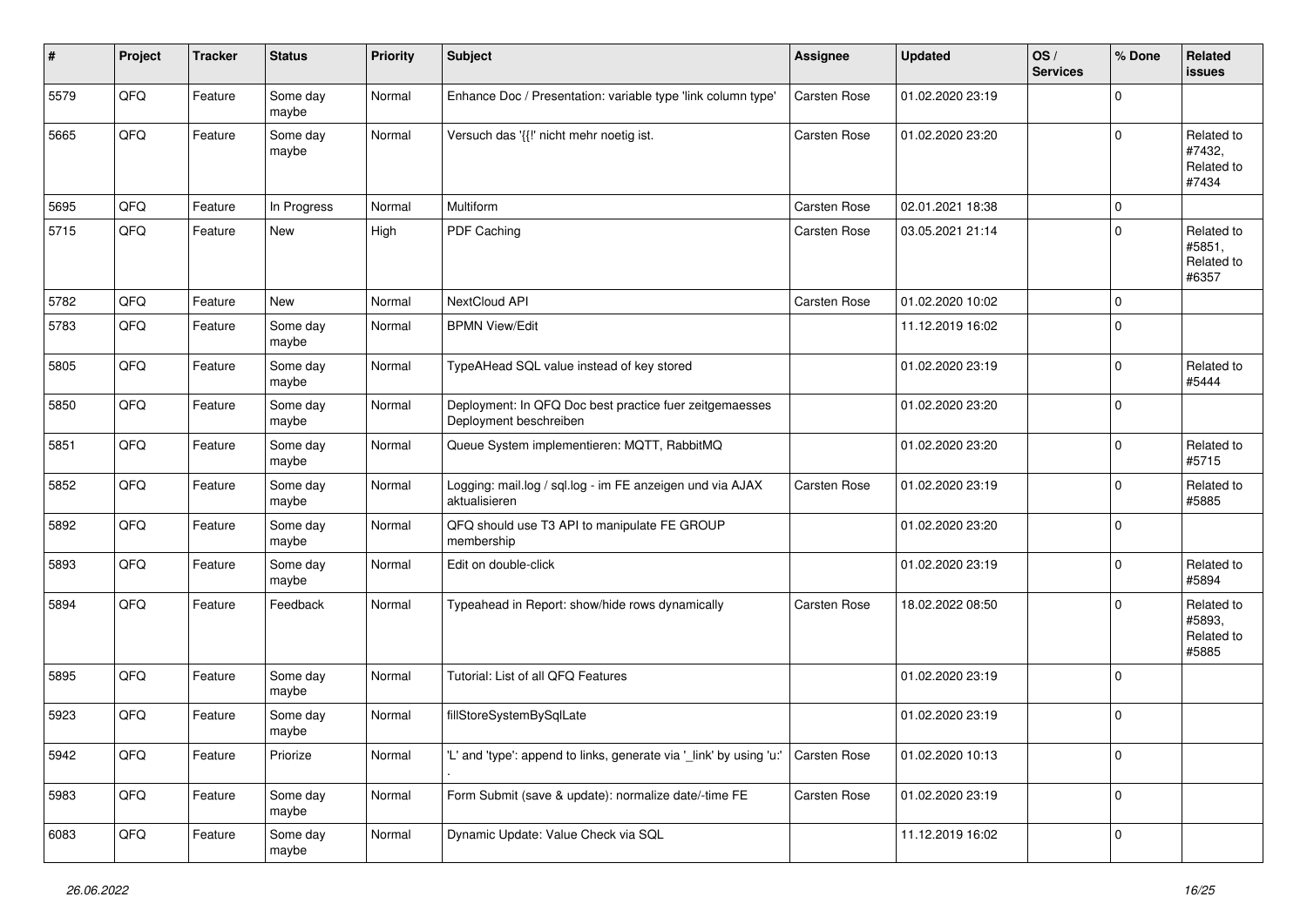| #    | Project | <b>Tracker</b> | <b>Status</b>     | <b>Priority</b> | <b>Subject</b>                                                                                                             | Assignee            | <b>Updated</b>   | OS/<br><b>Services</b> | % Done         | <b>Related</b><br><b>issues</b>             |
|------|---------|----------------|-------------------|-----------------|----------------------------------------------------------------------------------------------------------------------------|---------------------|------------------|------------------------|----------------|---------------------------------------------|
| 6084 | QFQ     | Feature        | Some day<br>maybe | Normal          | New escape type: 'D' - convert date                                                                                        |                     | 01.02.2020 23:19 |                        | $\Omega$       |                                             |
| 6224 | QFQ     | Feature        | Priorize          | Normal          | Dynamic update: fade in/out fields                                                                                         | Benjamin Baer       | 21.03.2022 09:50 |                        | $\Omega$       |                                             |
| 6250 | QFQ     | Feature        | In Progress       | Normal          | Enhance layout: a) Subrecord, b) Subrecord-Title                                                                           | <b>Carsten Rose</b> | 01.02.2020 23:22 |                        | $\Omega$       | Related to<br>#5391                         |
| 6261 | QFQ     | Feature        | New               | Normal          | Persistent SIP                                                                                                             | <b>Carsten Rose</b> | 12.06.2021 09:07 |                        | $\Omega$       | Related to<br>#10819                        |
| 6288 | QFQ     | Feature        | Some day<br>maybe | Normal          | Best Practice: Erklaeren wie man ein Formular ganz in<br>'weiss' erstellen kann                                            |                     | 11.12.2019 16:02 |                        | $\Omega$       |                                             |
| 6289 | QFQ     | Feature        | <b>New</b>        | Normal          | Form: Log                                                                                                                  | <b>Carsten Rose</b> | 01.02.2020 23:21 |                        | $\overline{0}$ |                                             |
| 6292 | QFQ     | Feature        | <b>New</b>        | Normal          | Download: File speichern mit Hash aber original Filename in<br>der Datenbank vermerken fuer Downloads                      | <b>Carsten Rose</b> | 01.02.2020 23:21 |                        | $\Omega$       |                                             |
| 6299 | QFQ     | Feature        | Some day<br>maybe | Normal          | Attack detection: log table with invalid SIP access                                                                        |                     | 11.12.2019 16:02 |                        | $\Omega$       | Related to<br>#3947                         |
| 6437 | QFQ     | Feature        | New               | Normal          | Neuer Mode Button bei FormElementen                                                                                        | <b>Carsten Rose</b> | 01.02.2020 23:21 |                        | $\Omega$       | Related to<br>#9668,<br>Blocked by<br>#9678 |
| 6515 | QFQ     | Feature        | Some day<br>maybe | Normal          | Formular: Felder dynamisch ein/ausblenden                                                                                  |                     | 11.12.2019 16:02 |                        | $\Omega$       |                                             |
| 6594 | QFQ     | Feature        | <b>New</b>        | Normal          | Excel: on download, check if there is a valid sip                                                                          | <b>Carsten Rose</b> | 01.02.2020 23:21 |                        | $\Omega$       |                                             |
| 6602 | QFQ     | Feature        | New               | Normal          | Formlet: in Report auf Mausklick ein mini-form oeffnen                                                                     | <b>Carsten Rose</b> | 11.12.2019 16:16 |                        | $\Omega$       |                                             |
| 6609 | QFQ     | Feature        | New               | Normal          | Formlet: JSON API erweitern                                                                                                | Carsten Rose        | 01.02.2020 23:21 |                        | 50             |                                             |
| 6704 | QFQ     | Feature        | Some day<br>maybe | Normal          | Upload Mode: Bilder in Notizen rechts sollen aktuellen<br>Upload repräsentieren.                                           |                     | 01.02.2020 23:19 |                        | $\Omega$       | Related to<br>#3264                         |
| 6715 | QFQ     | Feature        | Some day<br>maybe | Normal          | Code-Refactoring: dbArray vereinheitlichen                                                                                 | Carsten Rose        | 11.12.2019 16:02 |                        | $\Omega$       |                                             |
| 6723 | QFQ     | Feature        | <b>New</b>        | Normal          | Report QFQ Installation and Version                                                                                        | <b>Carsten Rose</b> | 12.06.2021 09:07 |                        | $\overline{0}$ |                                             |
| 6765 | QFQ     | Feature        | <b>New</b>        | Normal          | Moeglichkeit via QFQ eigene Logs zu schreiben                                                                              | Carsten Rose        | 01.02.2020 23:21 |                        | $\Omega$       |                                             |
| 6801 | QFQ     | Feature        | Priorize          | Normal          | Fabric: Maximize / FullIscreen                                                                                             | Benjamin Baer       | 21.03.2022 09:56 |                        | 0              |                                             |
| 6855 | QFQ     | Feature        | <b>New</b>        | Normal          | With {{feUser:U}}!={{feUser:T}}: Save / Delete: only possible<br>with {{feUserSave:U}}='yes' and '{{feUserDelete:U}}='yes' | <b>Carsten Rose</b> | 01.02.2020 23:21 |                        | $\Omega$       |                                             |
| 6870 | QFQ     | Feature        | Priorize          | Normal          | Click on '_link' triggers an API call                                                                                      | Benjamin Baer       | 03.01.2022 08:25 |                        | $\mathbf 0$    |                                             |
| 6970 | QFQ     | Feature        | Some day<br>maybe | Normal          | tablesorter: default fuer 'sortReset' aendern von 'Ctrl' zu 'Alt'                                                          | Benjamin Baer       | 01.02.2020 23:21 |                        | $\Omega$       |                                             |
| 6972 | QFQ     | Feature        | Some day<br>maybe | Normal          | Fabric Clipboard / cross browser tab                                                                                       | Benjamin Baer       | 01.02.2020 23:21 |                        | l 0            |                                             |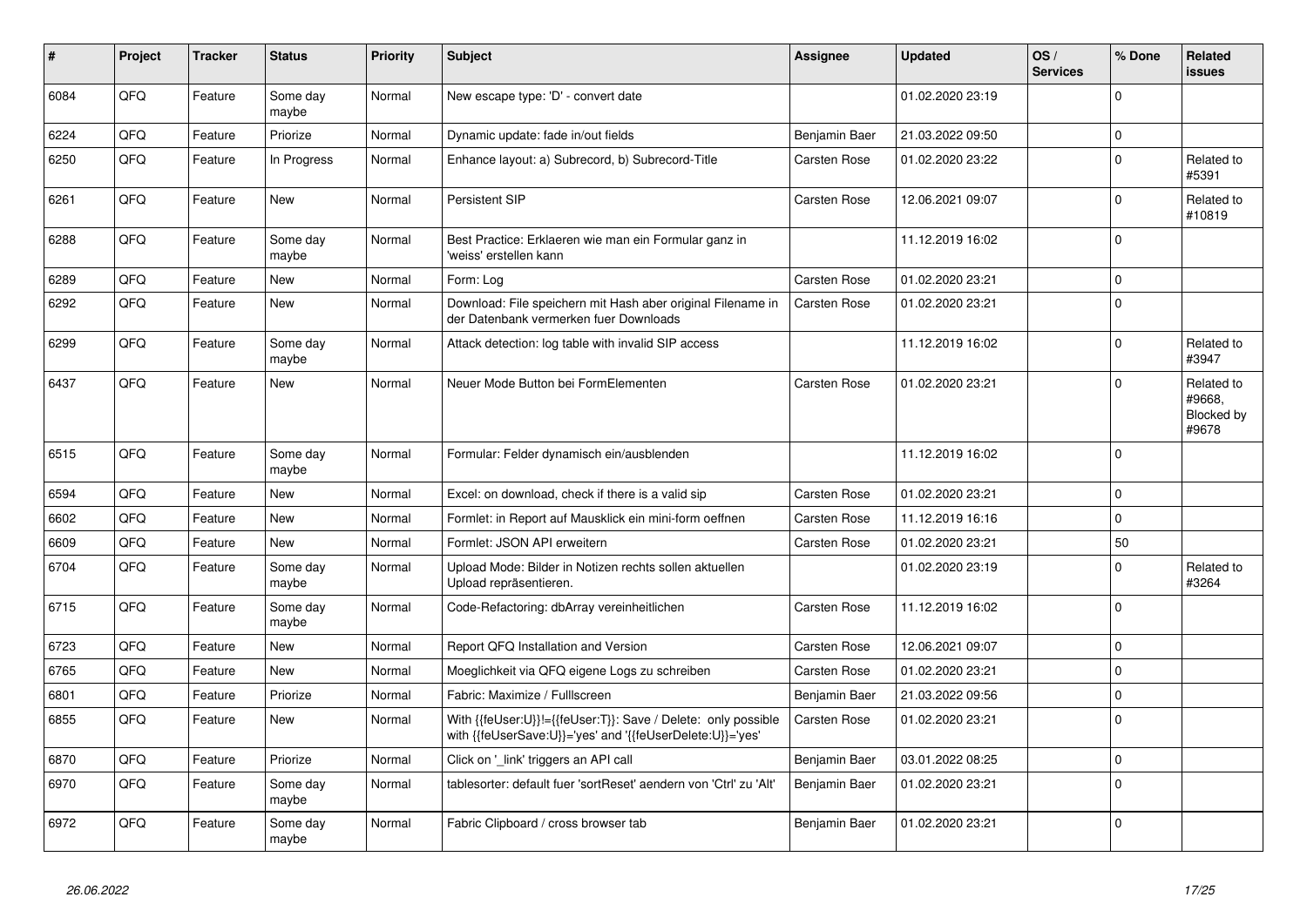| #    | Project | <b>Tracker</b> | <b>Status</b>     | <b>Priority</b> | <b>Subject</b>                                                                                 | Assignee            | <b>Updated</b>   | OS/<br><b>Services</b> | % Done         | Related<br><b>issues</b>  |
|------|---------|----------------|-------------------|-----------------|------------------------------------------------------------------------------------------------|---------------------|------------------|------------------------|----------------|---------------------------|
| 6992 | QFQ     | Feature        | Some day<br>maybe | Normal          | DB exception: Syntax Highlight                                                                 |                     | 11.12.2019 16:01 |                        | <sup>0</sup>   | Related to<br>#5450       |
| 6998 | QFQ     | Feature        | Priorize          | Normal          | Form: with debug=on show column information as tooltip of<br>column label                      | <b>Carsten Rose</b> | 01.02.2020 10:13 |                        | 0              |                           |
| 7099 | QFQ     | Feature        | New               | Normal          | Redesign FormEditor                                                                            | <b>Carsten Rose</b> | 01.02.2020 23:21 |                        | 0              |                           |
| 7100 | QFQ     | Feature        | Some day<br>maybe | Normal          | Download: log access, max downloads, time limit                                                |                     | 01.02.2020 23:19 |                        | $\Omega$       |                           |
| 7102 | QFQ     | Feature        | <b>New</b>        | Normal          | Comment sign in report: '#' and '--'                                                           | Carsten Rose        | 01.02.2020 23:21 |                        | $\Omega$       |                           |
| 7104 | QFQ     | Feature        | Some day<br>maybe | Normal          | Manual: hint about escaping if '\r' appears in mail body                                       |                     | 11.12.2019 16:01 |                        | 0              |                           |
| 7105 | QFQ     | Feature        | Some day<br>maybe | Normal          | Beispiel wie man in einer zweiten Tabelle speichert.                                           |                     | 11.12.2019 16:01 |                        | 0              |                           |
| 7106 | QFQ     | Feature        | Some day<br>maybe | Normal          | Beispiel Nummerierung von Rows in Report                                                       |                     | 11.12.2019 16:01 |                        | $\Omega$       |                           |
| 7107 | QFQ     | Feature        | Some day<br>maybe | Normal          | Showcase Registration Tool: Anmeldung / Administration :<br>Liste Anmeldungen / Emaileinaldung | Carsten Rose        | 11.12.2019 16:01 |                        | $\mathbf{0}$   |                           |
| 7108 | QFQ     | Feature        | Some day<br>maybe | Normal          | QFQ Wrap Elements                                                                              |                     | 11.12.2019 16:01 |                        | $\Omega$       |                           |
| 7109 | QFQ     | Feature        | New               | Normal          | Dynamic Updates: row/element hide                                                              | <b>Carsten Rose</b> | 01.02.2020 23:22 |                        | $\Omega$       | Has<br>duplicate<br>#4081 |
| 7119 | QFQ     | Feature        | <b>New</b>        | Normal          | Upload: scaleDownWidth, scaleDownHeight                                                        | Carsten Rose        | 01.02.2020 23:21 |                        | $\Omega$       |                           |
| 7175 | QFQ     | Feature        | <b>New</b>        | Normal          | Upload: md5 hash as filename                                                                   | <b>Carsten Rose</b> | 01.02.2020 23:21 |                        | 0              |                           |
| 7217 | QFQ     | Feature        | Priorize          | Normal          | Download: notice User if `_sip=?` is missing                                                   | Carsten Rose        | 01.02.2020 10:13 |                        | 0              |                           |
| 7229 | QFQ     | Feature        | Some day<br>maybe | Normal          | New FormElement.type: Button                                                                   |                     | 01.02.2021 12:32 |                        | $\Omega$       |                           |
| 7239 | QFQ     | Feature        | New               | Normal          | TinyMCE: html tag whitelist                                                                    | Carsten Rose        | 01.02.2020 23:21 |                        | <sup>0</sup>   | Related to<br>#14320      |
| 7278 | QFQ     | Feature        | Some day<br>maybe | Normal          | Form: Wert vordefinieren der immer gesetzt wird                                                |                     | 02.05.2021 09:27 |                        | $\Omega$       |                           |
| 7280 | QFQ     | Feature        | New               | Normal          | recently used table                                                                            | <b>Carsten Rose</b> | 01.02.2020 23:21 |                        | 0              |                           |
| 7290 | QFQ     | Feature        | Priorize          | Normal          | FormEditor: title as textarea if LEN(title)>60                                                 | Carsten Rose        | 01.02.2020 10:13 |                        | $\overline{0}$ | Blocked by<br>#7682       |
| 7336 | QFQ     | Feature        | Some day<br>maybe | Normal          | PDF Upload: disallow PDFs with specific Meta information                                       | Carsten Rose        | 11.12.2019 16:01 |                        | $\mathbf 0$    |                           |
| 7342 | QFQ     | Feature        | New               | Normal          | add content = hide_this                                                                        | Carsten Rose        | 01.02.2020 23:21 |                        | 0              |                           |
| 7452 | QFQ     | Feature        | Some day<br>maybe | Normal          | automate deployment new QFQ version                                                            | Carsten Rose        | 16.09.2021 15:10 |                        | 0              |                           |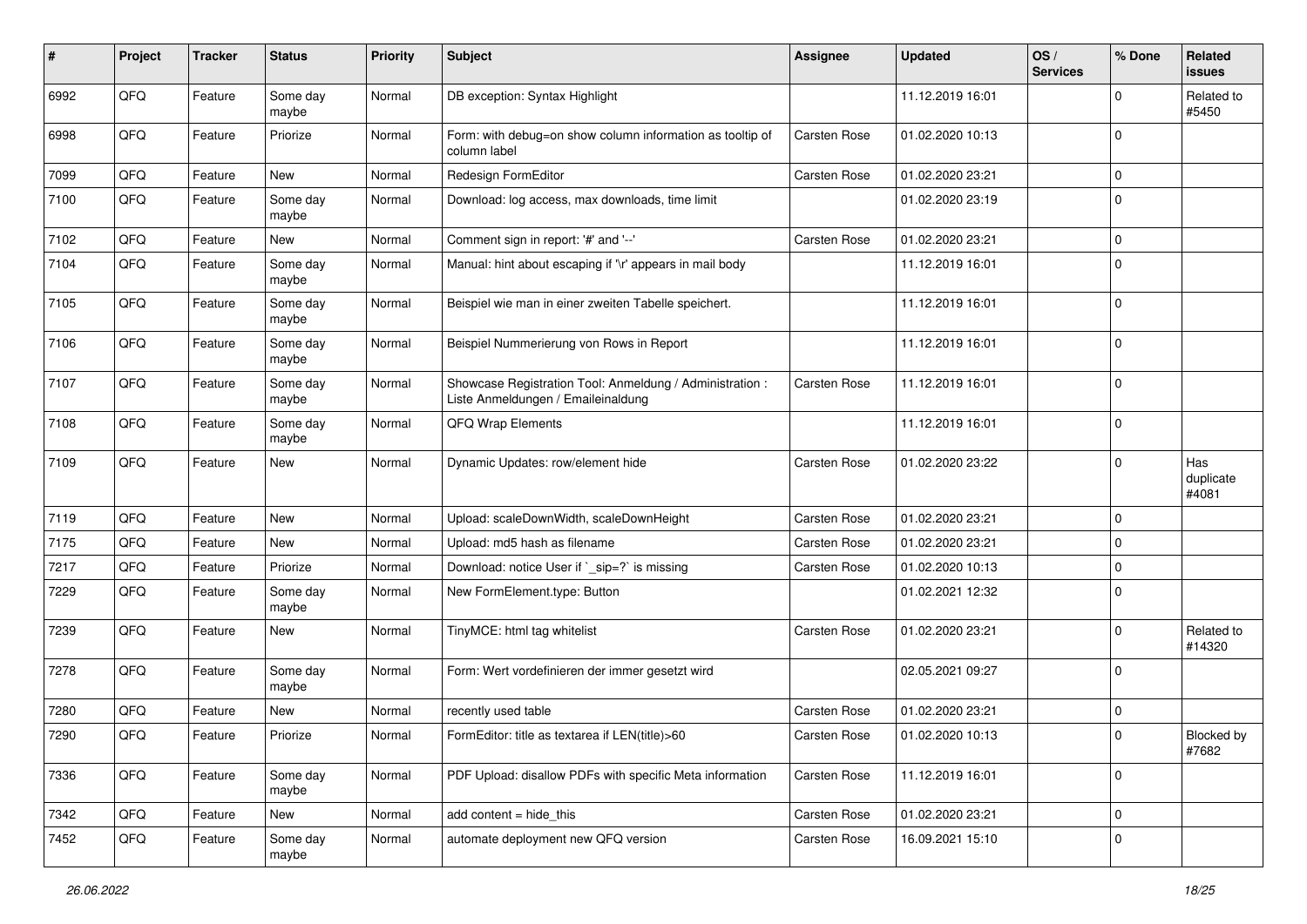| $\sharp$ | Project | <b>Tracker</b> | <b>Status</b>     | <b>Priority</b> | <b>Subject</b>                                                          | Assignee            | <b>Updated</b>   | OS/<br><b>Services</b> | % Done       | Related<br>issues                                                      |
|----------|---------|----------------|-------------------|-----------------|-------------------------------------------------------------------------|---------------------|------------------|------------------------|--------------|------------------------------------------------------------------------|
| 7453     | QFQ     | Feature        | Some day<br>maybe | Normal          | import / export forms QFQ                                               | Carsten Rose        | 16.09.2021 15:10 |                        | $\Omega$     |                                                                        |
| 7480     | QFQ     | Feature        | New               | Normal          | Record History (Undo / Redo)                                            | Carsten Rose        | 11.12.2019 16:16 |                        | $\Omega$     | Related to<br>#2361                                                    |
| 7481     | QFQ     | Feature        | <b>New</b>        | Normal          | Detect 'BaseUrl' automatically                                          | Carsten Rose        | 01.02.2020 23:21 |                        | $\mathbf 0$  |                                                                        |
| 7519     | QFQ     | Feature        | <b>New</b>        | Normal          | Select: Multi                                                           | Carsten Rose        | 01.02.2020 23:22 |                        | $\Omega$     |                                                                        |
| 7520     | QFQ     | Feature        | New               | Normal          | QR Code:  AS _qr ( AS _link)                                            | Carsten Rose        | 01.02.2020 23:22 |                        | $\mathbf 0$  |                                                                        |
| 7521     | QFQ     | Feature        | New               | Normal          | TemplateGroup: fe.type=upload                                           | Carsten Rose        | 01.02.2020 23:21 |                        | $\Omega$     | Related to<br>#9706                                                    |
| 7522     | QFQ     | Feature        | Priorize          | Normal          | Inserting default index.html to folder (Avoid Apache Indexing)          | Carsten Rose        | 01.02.2020 10:13 |                        | $\Omega$     |                                                                        |
| 7602     | QFQ     | Feature        | ToDo              | High            | Multi Select: with checkboxes                                           | Benjamin Baer       | 22.03.2022 09:07 |                        | $\Omega$     |                                                                        |
| 7630     | QFQ     | Feature        | Priorize          | Normal          | detailed error message for simple upload                                | Carsten Rose        | 01.02.2020 10:13 |                        | $\Omega$     |                                                                        |
| 7660     | QFQ     | Feature        | New               | Normal          | IMAP: import mails to DB, move / delete mails                           | Carsten Rose        | 01.02.2020 09:52 |                        | $\mathbf 0$  |                                                                        |
| 7681     | QFQ     | Feature        | <b>New</b>        | Normal          | Optional switch off 'check for modified record'                         | Carsten Rose        | 01.02.2020 23:21 |                        | $\Omega$     |                                                                        |
| 7683     | QFQ     | Feature        | New               | Normal          | Special column names in '{{ SELECT  AS link }}' should be<br>detected   | <b>Carsten Rose</b> | 01.02.2020 23:21 |                        | $\Omega$     |                                                                        |
| 7730     | QFQ     | Feature        | Priorize          | Normal          | SELECT Box: title in between                                            | Benjamin Baer       | 01.02.2020 23:22 |                        | $\mathbf 0$  |                                                                        |
| 7732     | QFQ     | Feature        | Some day<br>maybe | Normal          | Javascript: Lazy Loading der add on libs                                | Benjamin Baer       | 08.06.2022 10:38 |                        | $\Omega$     | Related to<br>#12611,<br>Related to<br>#12490,<br>Related to<br>#10013 |
| 7812     | QFQ     | Feature        | <b>New</b>        | Normal          | FE 'Subrecord' - new option 'subrecordShowFilter',<br>'subrecordPaging' | Carsten Rose        | 01.02.2020 23:22 |                        | $\Omega$     |                                                                        |
| 7850     | QFQ     | Feature        | <b>New</b>        | High            | Upload records: non 'pathFileName' column                               | Carsten Rose        | 03.05.2021 21:14 |                        | $\Omega$     |                                                                        |
| 7920     | QFQ     | Feature        | <b>New</b>        | Normal          | FE: Syntax Highlight, Zeinlenumbruch                                    | Carsten Rose        | 01.02.2020 10:03 |                        | $\mathbf 0$  |                                                                        |
| 7921     | QFQ     | Feature        | Some day<br>maybe | Normal          | Rest API Export: URL kuerzer machen                                     |                     | 01.02.2020 23:19 |                        | $\Omega$     |                                                                        |
| 7924     | QFQ     | Feature        | <b>New</b>        | Normal          | Radio/Checkbox with Tooltip                                             | <b>Carsten Rose</b> | 01.02.2020 23:22 |                        | $\Omega$     |                                                                        |
| 7965     | QFQ     | Feature        | Priorize          | Normal          | Input type 'text' with visual format - currency                         | Benjamin Baer       | 03.01.2022 07:45 |                        | $\mathbf{0}$ |                                                                        |
| 8034     | QFQ     | Feature        | Priorize          | Normal          | FormElement 'data': 22.22.2222 should not be accepted                   | Carsten Rose        | 01.02.2020 10:13 |                        | $\Omega$     |                                                                        |
| 8044     | QFQ     | Feature        | Priorize          | Normal          | Transaction: a) Form, b) Report                                         | Carsten Rose        | 05.05.2021 22:14 |                        | $\Omega$     | Related to<br>#8043                                                    |
| 8056     | QFQ     | Feature        | Some day<br>maybe | Normal          | Termin Organisation (Reservation)                                       |                     | 01.02.2020 23:19 |                        | <sup>0</sup> | Related to<br>#8658                                                    |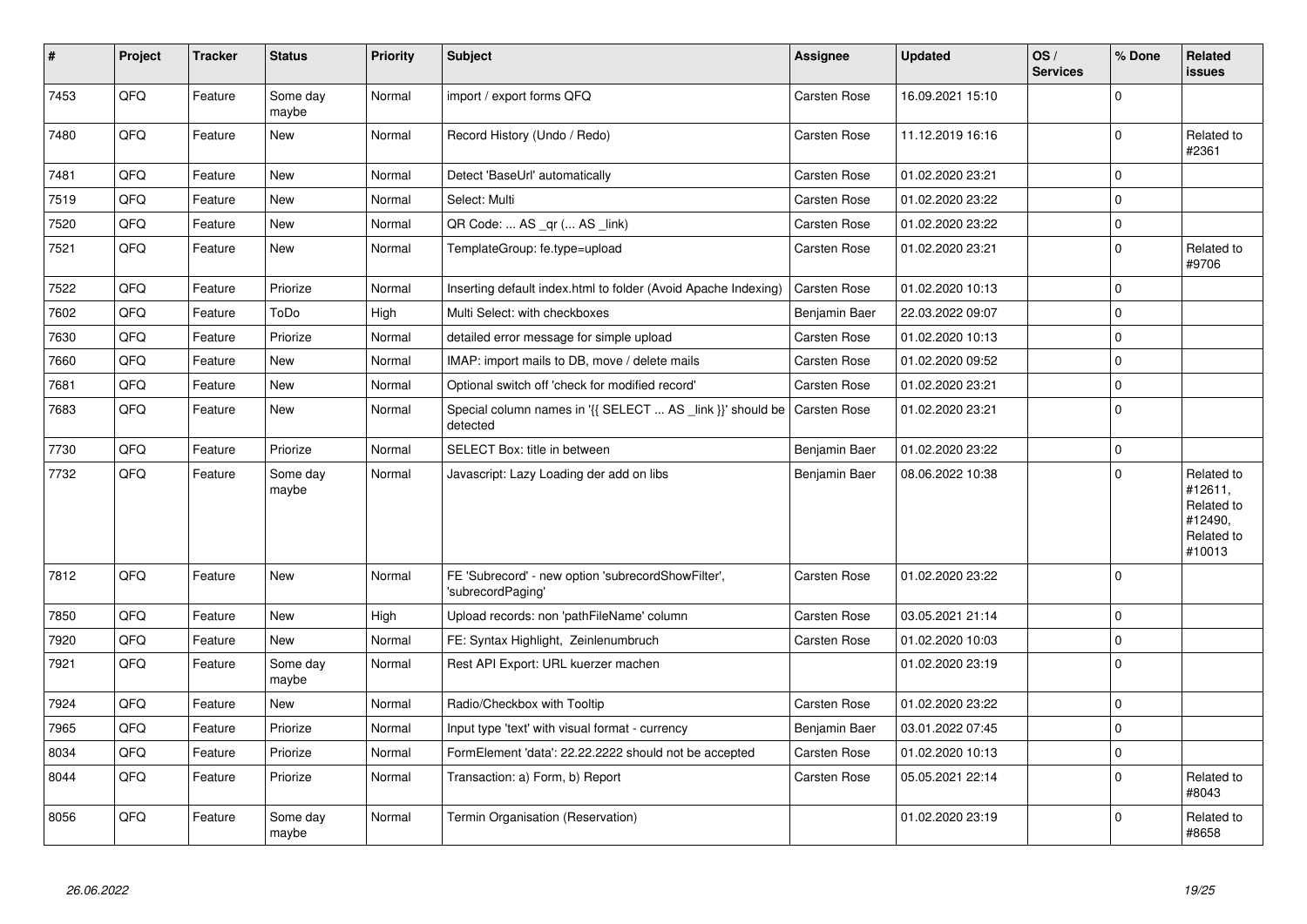| #    | Project | <b>Tracker</b> | <b>Status</b>     | <b>Priority</b> | <b>Subject</b>                                                                                         | Assignee            | <b>Updated</b>   | OS/<br><b>Services</b> | % Done       | Related<br>issues                               |
|------|---------|----------------|-------------------|-----------------|--------------------------------------------------------------------------------------------------------|---------------------|------------------|------------------------|--------------|-------------------------------------------------|
| 8082 | QFQ     | Feature        | Priorize          | High            | Contact form without saving record                                                                     | <b>Carsten Rose</b> | 07.12.2021 15:20 |                        | $\Omega$     | Related to<br>#8587,<br><b>Blocks</b><br>#11850 |
| 8089 | QFQ     | Feature        | <b>New</b>        | Normal          | Copy/Paste for FormElements                                                                            | <b>Carsten Rose</b> | 01.02.2020 23:22 |                        | $\Omega$     |                                                 |
| 8101 | QFQ     | Feature        | Some day<br>maybe | Normal          | Password hash: support further hashing methods                                                         | Carsten Rose        | 16.09.2021 15:10 |                        | $\Omega$     |                                                 |
| 8187 | QFQ     | Feature        | <b>New</b>        | Normal          | Subrecord: enable/hide new button - make new/edit/delete<br>customizeable.                             | <b>Carsten Rose</b> | 06.03.2021 18:44 |                        | $\Omega$     | Related to<br>#11326                            |
| 8204 | QFQ     | Feature        | Priorize          | High            | Position 'required mark'                                                                               | Carsten Rose        | 16.06.2021 13:44 |                        | $\mathbf{0}$ |                                                 |
| 8217 | QFQ     | Feature        | <b>New</b>        | Normal          | if-elseif-else construct                                                                               | Carsten Rose        | 16.03.2021 18:41 |                        | $\Omega$     | Related to<br>#10716                            |
| 8277 | QFQ     | Feature        | Priorize          | Normal          | fe.parameter.default=                                                                                  | Carsten Rose        | 01.02.2020 23:17 |                        | $\Omega$     | Related to<br>#8113                             |
| 8336 | QFQ     | Feature        | <b>New</b>        | Normal          | Form > modified > Close New: a) Optional disable popup, b)<br>custom text, c) mode on save: close stay | Carsten Rose        | 01.02.2020 23:22 |                        | 0            | Related to<br>#8335                             |
| 8520 | QFQ     | Feature        | Some day<br>maybe | Normal          | Bring QFQ to Composer                                                                                  | Carsten Rose        | 16.09.2021 15:10 |                        | $\Omega$     |                                                 |
| 8522 | QFQ     | Feature        | Some day<br>maybe | Normal          | build QFQ - npm warnings                                                                               | Benjamin Baer       | 01.02.2020 23:19 |                        | 50           |                                                 |
| 8584 | QFQ     | Feature        | Priorize          | Normal          | FE 'Action' - never assign to Container (except Template<br>Group)                                     | Carsten Rose        | 01.02.2020 10:13 |                        | $\Omega$     |                                                 |
| 8585 | QFQ     | Feature        | Priorize          | Normal          | Enhance Error message for 'unknown form'                                                               | Carsten Rose        | 01.02.2020 10:13 |                        | $\mathbf{0}$ |                                                 |
| 8586 | QFQ     | Feature        | Some day<br>maybe | Normal          | QFQ: Enhance Error message for 'record not found'                                                      | Carsten Rose        | 16.09.2021 15:10 |                        | $\mathbf{0}$ |                                                 |
| 8702 | QFQ     | Feature        | <b>New</b>        | Normal          | Load Record which is locked: missing user info                                                         | Carsten Rose        | 11.12.2019 16:16 |                        | $\Omega$     | Related to<br>#9789                             |
| 8719 | QFQ     | Feature        | New               | Normal          | extraButtonLock: add support for 0/1                                                                   | <b>Carsten Rose</b> | 01.02.2020 23:22 |                        | $\Omega$     |                                                 |
| 8806 | QFQ     | Feature        | <b>New</b>        | Normal          | SQL Function nl2br                                                                                     | Carsten Rose        | 01.02.2020 23:22 |                        | $\Omega$     |                                                 |
| 8892 | QFQ     | Feature        | Some day<br>maybe | Normal          | Display and Edit SQL Comments in Form Editor                                                           | Carsten Rose        | 11.12.2019 16:01 |                        | $\Omega$     |                                                 |
| 8894 | QFQ     | Feature        | Some day<br>maybe | Normal          | Documentation Tags Usable in QFQ Application                                                           | Carsten Rose        | 11.12.2019 16:01 |                        | $\Omega$     |                                                 |
| 8962 | QFQ     | Feature        | <b>New</b>        | High            | allow for form fields with identical names                                                             | <b>Carsten Rose</b> | 03.05.2021 21:14 |                        | $\mathbf{0}$ |                                                 |
| 8963 | QFQ     | Feature        | Priorize          | Normal          | Setting values in a store: flexible way                                                                | Carsten Rose        | 05.05.2021 22:10 |                        | $\Omega$     | Related to<br>#8975                             |
| 8975 | QFQ     | Feature        | <b>New</b>        | Normal          | Report Notation: 2.0                                                                                   | Carsten Rose        | 01.02.2020 23:22 |                        | $\Omega$     | Related to<br>#8963                             |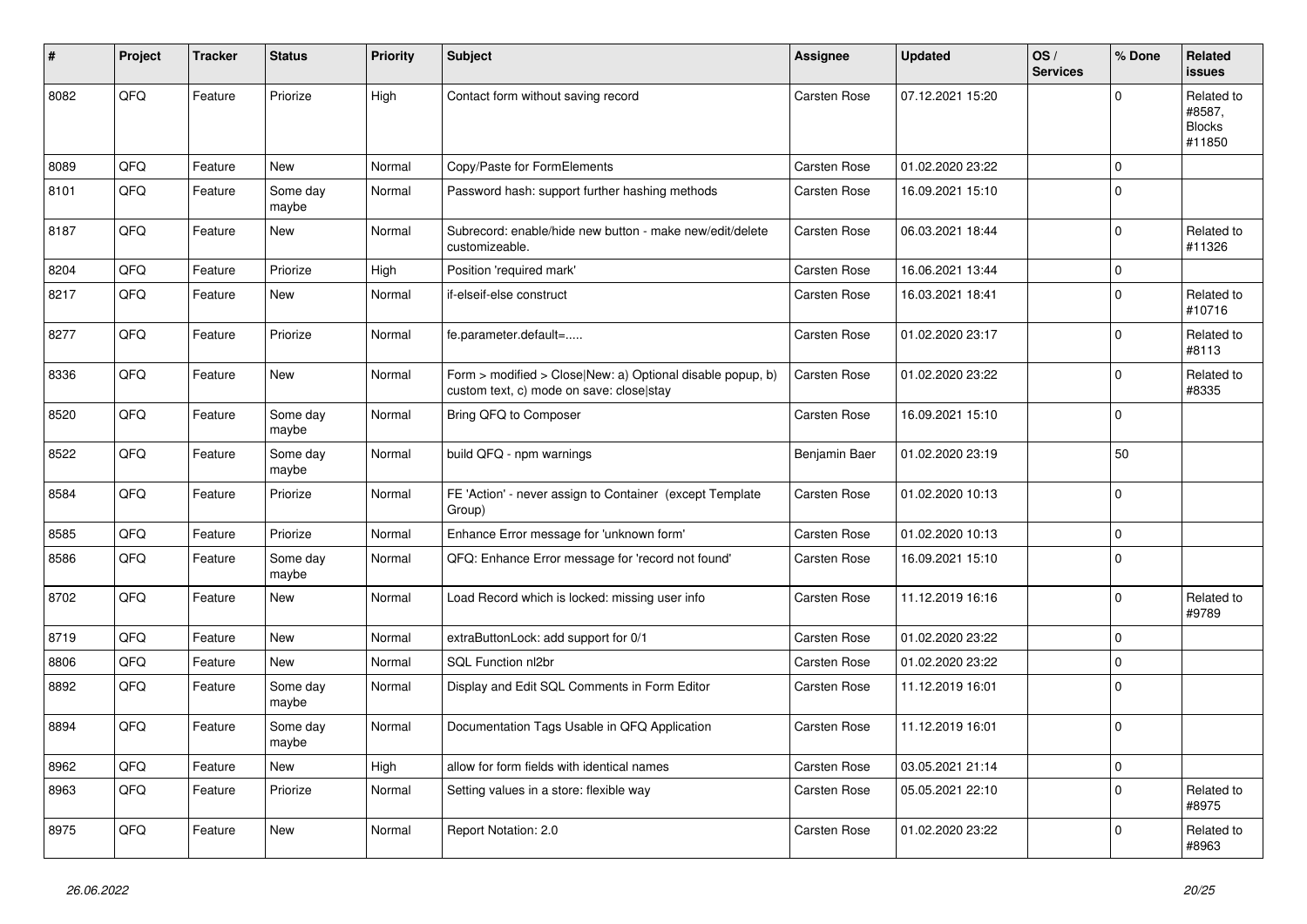| #    | Project | <b>Tracker</b> | <b>Status</b>     | <b>Priority</b> | Subject                                                                       | <b>Assignee</b>     | <b>Updated</b>   | OS/<br><b>Services</b> | % Done       | Related<br>issues                                                    |
|------|---------|----------------|-------------------|-----------------|-------------------------------------------------------------------------------|---------------------|------------------|------------------------|--------------|----------------------------------------------------------------------|
| 9052 | QFQ     | Feature        | Feedback          | High            | Report: CodeMirror with SQL Syntax Highlight in FE                            | Enis Nuredini       | 08.06.2022 10:25 |                        | $\Omega$     |                                                                      |
| 9128 | QFQ     | Feature        | New               | Normal          | Error Message: not replaced variables- a) replace back to '{'<br>b) underline | <b>Carsten Rose</b> | 01.02.2020 23:22 |                        | $\Omega$     | Related to<br>#9129                                                  |
| 9129 | QFQ     | Feature        | <b>New</b>        | Normal          | sqlValidate: Message as notification, not as error                            | Carsten Rose        | 01.02.2020 23:22 |                        | $\Omega$     | Related to<br>#9128                                                  |
| 9130 | QFQ     | Feature        | Some day<br>maybe | Normal          | tablesorter: Automatic Row numbering / Zeilenummer                            | Benjamin Baer       | 01.02.2020 23:22 |                        | $\Omega$     |                                                                      |
| 9135 | QFQ     | Feature        | Priorize          | Normal          | Progress Bar generic / replace old hourglass download<br>popup                | Benjamin Baer       | 03.01.2022 07:43 |                        | $\Omega$     |                                                                      |
| 9136 | QFQ     | Feature        | <b>New</b>        | Normal          | Create ZIP files with dynamic PDFs                                            | <b>Carsten Rose</b> | 01.02.2020 23:22 |                        | $\mathbf{0}$ |                                                                      |
| 9208 | QFQ     | Feature        | New               | Normal          | Manage 'recent' records                                                       | <b>Carsten Rose</b> | 01.02.2020 23:22 |                        | $\mathbf 0$  |                                                                      |
| 9221 | QFQ     | Feature        | <b>New</b>        | Normal          | typeAhead: Zeichenlimite ausschalten                                          | <b>Carsten Rose</b> | 08.05.2021 17:06 |                        | $\mathbf 0$  |                                                                      |
| 9346 | QFQ     | Feature        | Priorize          | Normal          | beforeSave: check if an upload is given                                       | <b>Carsten Rose</b> | 11.06.2021 21:18 |                        | $\mathbf 0$  |                                                                      |
| 9348 | QFQ     | Feature        | <b>New</b>        | Normal          | defaultThumbnailSize: pre render thumbnails                                   | <b>Carsten Rose</b> | 12.06.2021 09:05 |                        | $\Omega$     |                                                                      |
| 9352 | QFQ     | Feature        | New               | Normal          | FE 'Native' fire slaveld, sqlAfter, sqlIns                                    | <b>Carsten Rose</b> | 01.02.2020 23:22 |                        | $\mathbf 0$  |                                                                      |
| 9394 | QFQ     | Feature        | Priorize          | Normal          | REST: allow for non numerical ids in get requests                             | <b>Carsten Rose</b> | 05.05.2021 22:10 |                        | $\Omega$     |                                                                      |
| 9517 | QFQ     | Feature        | In Progress       | High            | Input multiple tags with typeahead                                            | Carsten Rose        | 03.05.2021 21:14 |                        | 40           | Related to<br>#10150                                                 |
| 9537 | QFQ     | Feature        | New               | Normal          | FormEditor: Edit fieldset in FrontEnd                                         | <b>Carsten Rose</b> | 01.02.2020 23:22 |                        | $\mathbf 0$  |                                                                      |
| 9548 | QFQ     | Feature        | Feedback          | High            | FormElement: Pattern mismatch - optional report only on<br>focus lost         | Benjamin Baer       | 03.05.2021 21:14 |                        | $\Omega$     |                                                                      |
| 9579 | QFQ     | Feature        | Some day<br>maybe | Normal          | Multiform with Process Row                                                    | <b>Carsten Rose</b> | 11.12.2019 16:01 |                        | $\Omega$     |                                                                      |
| 9602 | QFQ     | Feature        | New               | Normal          | Form definition as JSON                                                       | <b>Carsten Rose</b> | 01.02.2020 23:21 |                        | $\Omega$     | Related to<br>#9600                                                  |
| 9668 | QFQ     | Feature        | Priorize          | Normal          | Form.mode: rename 'hidden' to 'hide'                                          | <b>Carsten Rose</b> | 05.05.2021 22:14 |                        | $\Omega$     | Related to<br>#6437                                                  |
| 9704 | QFQ     | Feature        | Some day<br>maybe | Normal          | Thumbnails Generieren beim Splitten von PDF Files                             | <b>Carsten Rose</b> | 11.12.2019 16:01 |                        | $\mathbf 0$  |                                                                      |
| 9706 | QFQ     | Feature        | New               | Normal          | Multi File Upload (hidden template group)                                     | <b>Carsten Rose</b> | 01.02.2020 23:22 |                        | $\Omega$     | Related to<br>#7521,<br>Related to<br>#5562,<br>Related to<br>#13330 |
| 9707 | QFQ     | Feature        | New               | Normal          | SIP security: encode pageld and check pageld on decode                        | Carsten Rose        | 01.02.2020 23:22 |                        | $\mathbf 0$  |                                                                      |
| 9777 | QFQ     | Feature        | New               | Normal          | Logging QFQ Variables                                                         | Carsten Rose        | 16.12.2019 17:17 |                        | $\mathbf 0$  |                                                                      |
| 9781 | QFG     | Feature        | New               | Normal          | Button: CSS class to make buttons smaller                                     | Carsten Rose        | 01.02.2020 23:22 |                        | $\mathbf 0$  |                                                                      |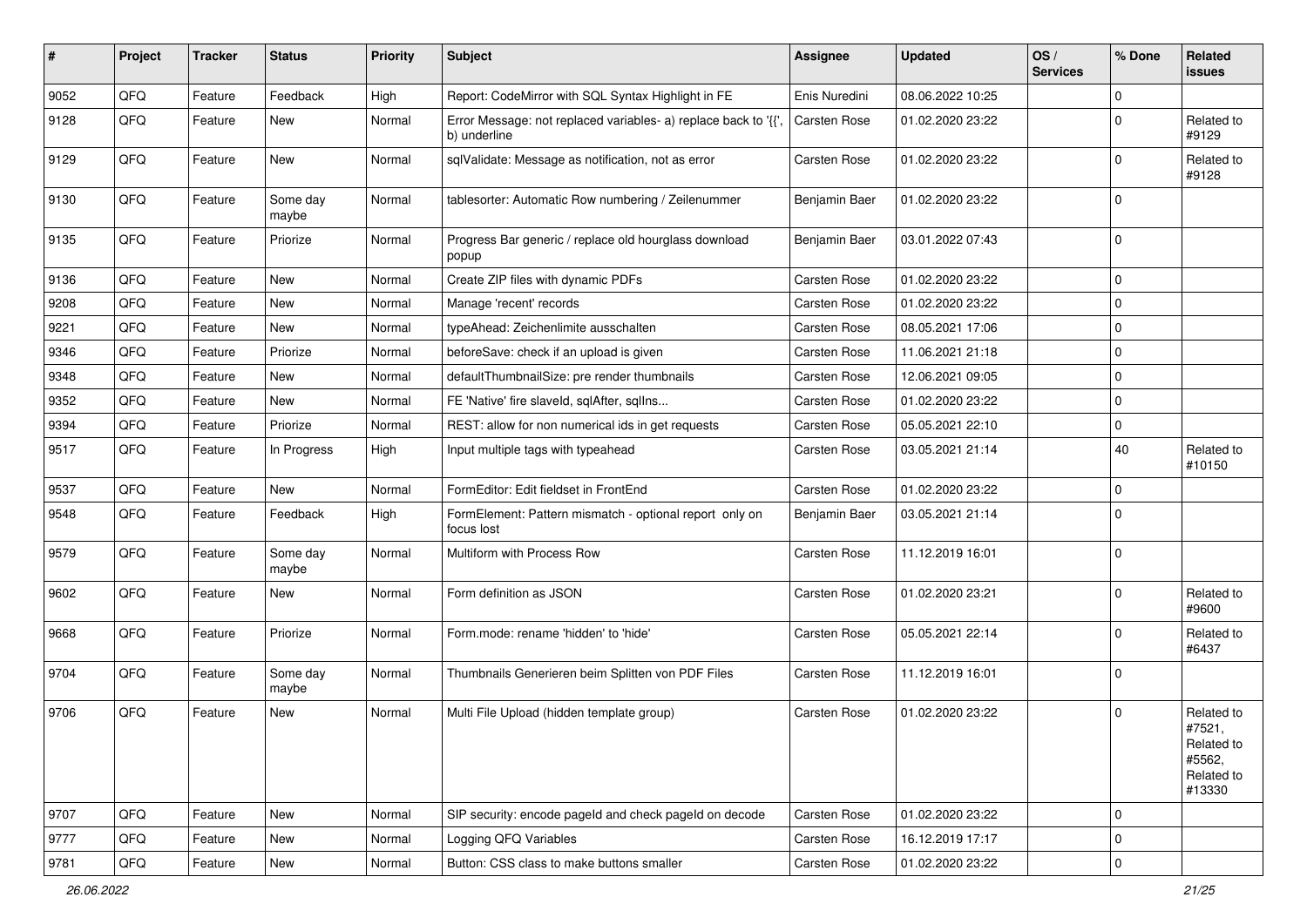| #     | Project | <b>Tracker</b> | <b>Status</b>     | <b>Priority</b> | Subject                                                                                                                               | <b>Assignee</b>     | <b>Updated</b>   | OS/<br><b>Services</b> | % Done         | Related<br><b>issues</b>                                               |
|-------|---------|----------------|-------------------|-----------------|---------------------------------------------------------------------------------------------------------------------------------------|---------------------|------------------|------------------------|----------------|------------------------------------------------------------------------|
| 9811  | QFQ     | Feature        | New               | Normal          | Report: tag every n'th row                                                                                                            | Carsten Rose        | 01.02.2020 23:22 |                        | $\Omega$       |                                                                        |
| 9853  | QFQ     | Feature        | New               | Normal          | Check das SQL / QFQ / Mail Logfile geschrieben wird                                                                                   |                     | 09.01.2020 11:15 |                        | $\mathbf 0$    |                                                                        |
| 9900  | QFQ     | Feature        | Priorize          | Normal          | Generic API Call: tt-content record >> JSON                                                                                           | <b>Carsten Rose</b> | 01.02.2020 10:13 |                        | $\mathbf 0$    |                                                                        |
| 9927  | QFQ     | Feature        | New               | Normal          | QFQ Update: a) Update nur machen wenn BE User<br>eingeloggt ist., b) Bei Fehler genaue Meldung welcher<br>Updateschritt Probleme hat. | Carsten Rose        | 22.01.2020 12:59 |                        | $\mathbf 0$    |                                                                        |
| 9928  | QFQ     | Feature        | Priorize          | Normal          | SpecialColumnName: a) Deprecated: ' AS "_+tag " ', b)<br>New: ' AS "_ <tag1><tag2>"'</tag2></tag1>                                    | <b>Carsten Rose</b> | 01.02.2020 23:17 |                        | $\mathbf 0$    | Related to<br>#9929                                                    |
| 9968  | QFQ     | Feature        | Priorize          | Normal          | Tooltip in Links for Developer                                                                                                        | <b>Carsten Rose</b> | 01.02.2020 23:17 |                        | $\mathbf 0$    |                                                                        |
| 9983  | QFQ     | Feature        | New               | Normal          | Report Notation: new keyword 'range'                                                                                                  | <b>Carsten Rose</b> | 01.02.2020 15:55 |                        | $\mathbf 0$    |                                                                        |
| 10003 | QFQ     | Feature        | Priorize          | Normal          | fieldset: stronger visualize group                                                                                                    | Benjamin Baer       | 12.02.2020 08:13 |                        | $\mathbf 0$    |                                                                        |
| 10005 | QFQ     | Feature        | Priorize          | Normal          | Report / special column name:  AS _calendar                                                                                           | Carsten Rose        | 03.06.2020 17:28 |                        | $\mathbf 0$    |                                                                        |
| 10011 | QFQ     | Feature        | Priorize          | Normal          | Offer new STORE_TYPO3 Variable 'beUser', 'beEmail'                                                                                    | <b>Carsten Rose</b> | 08.05.2021 09:51 |                        | $\mathbf 0$    | Related to<br>#10012,<br>Related to<br>#12511                          |
| 10012 | QFQ     | Feature        | Priorize          | Normal          | redirectAllMailTo: {{beEmail:T}}                                                                                                      | <b>Carsten Rose</b> | 08.05.2021 09:54 |                        | $\Omega$       | Related to<br>#12412,<br>Related to<br>#12413,<br>Related to<br>#10011 |
| 10013 | QFQ     | Feature        | Some day<br>maybe | Normal          | FE.typ=editor: CodeMirror                                                                                                             | <b>Carsten Rose</b> | 08.06.2022 10:37 |                        | $\Omega$       | Related to<br>#12611,<br>Related to<br>#12490,<br>Related to<br>#7732  |
| 10014 | QFQ     | Feature        | <b>New</b>        | Normal          | Manual.rst: describe behaviour and process order of<br>fillStoreVar, slaveId, sqlBefore,                                              | <b>Carsten Rose</b> | 01.02.2020 22:31 |                        | $\mathbf 0$    |                                                                        |
| 10015 | QFQ     | Feature        | Priorize          | Normal          | Monospace in Textarea                                                                                                                 | <b>Carsten Rose</b> | 03.02.2020 13:40 |                        | $\overline{0}$ |                                                                        |
| 10080 | QFQ     | Feature        | <b>New</b>        | Normal          | Popup on 'save' / 'close': configure dialog (answer<br>yes/no/cancle/)                                                                | Carsten Rose        | 28.03.2021 20:52 |                        | $\Omega$       | Is duplicate<br>of #12262                                              |
| 10095 | QFQ     | Feature        | Some day<br>maybe | Normal          | Generic Gitlab Integration into QFQ                                                                                                   | Carsten Rose        | 16.09.2021 15:10 |                        | $\overline{0}$ |                                                                        |
| 10114 | QFQ     | Feature        | New               | High            | Symbol (Link): 'G:' (Glyphicon) replaced by 'i:' (icon)                                                                               |                     | 07.12.2021 17:19 |                        | $\mathbf 0$    | Related to<br>#3797,<br>Related to<br>#4194                            |
| 10115 | QFQ     | Feature        | New               | Normal          | TypeAhead: static list                                                                                                                | Carsten Rose        | 26.02.2020 16:42 |                        | 100            |                                                                        |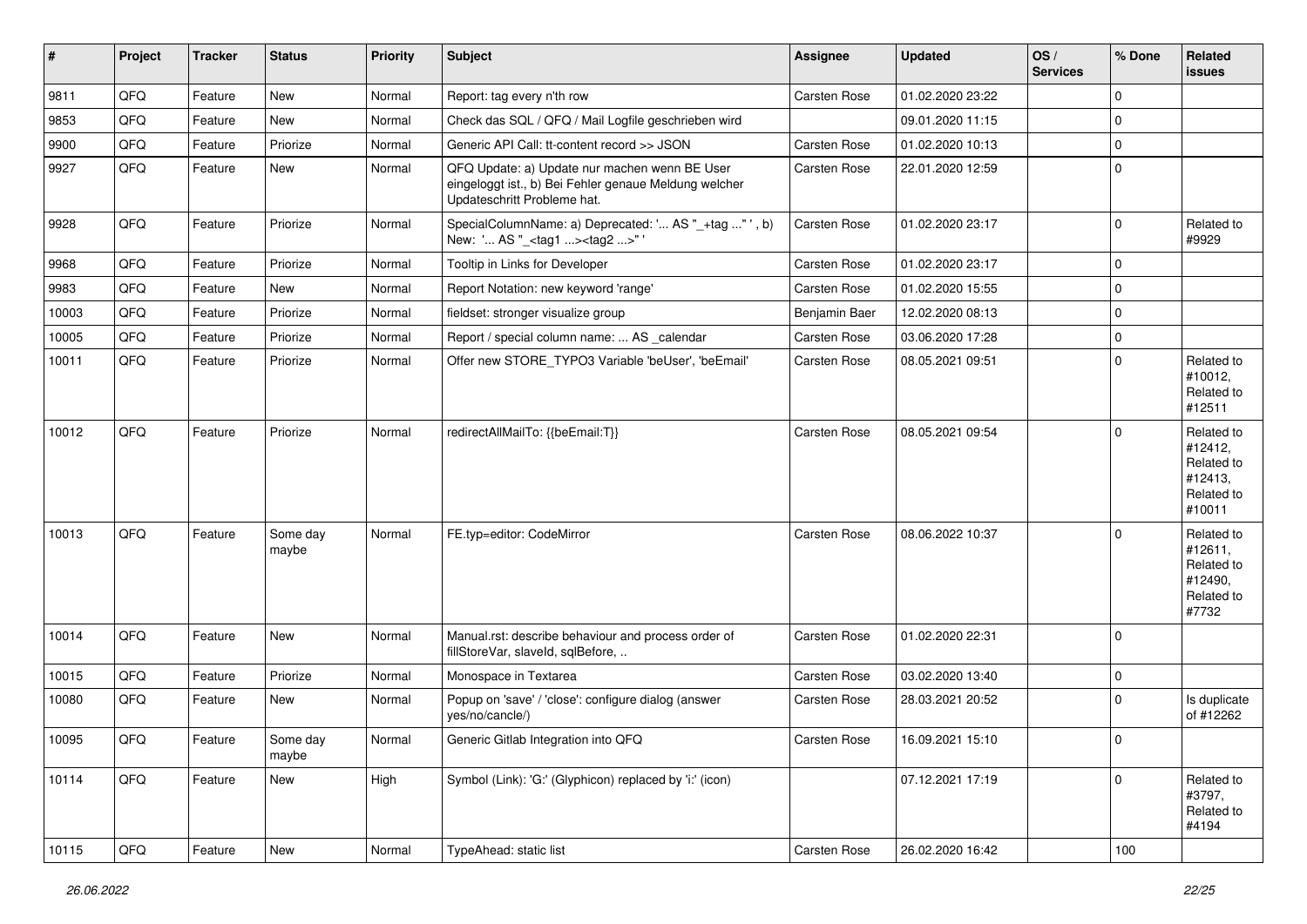| $\pmb{\#}$ | Project | <b>Tracker</b> | <b>Status</b>     | <b>Priority</b> | Subject                                                                             | <b>Assignee</b>     | <b>Updated</b>   | OS/<br><b>Services</b> | % Done       | Related<br>issues                            |
|------------|---------|----------------|-------------------|-----------------|-------------------------------------------------------------------------------------|---------------------|------------------|------------------------|--------------|----------------------------------------------|
| 10116      | QFQ     | Feature        | Some day<br>maybe | Normal          | TypeAhead: Tag - show inside 'input' element                                        | <b>Carsten Rose</b> | 16.09.2021 15:09 |                        | $\mathbf 0$  |                                              |
| 10119      | QFQ     | Feature        | New               | Normal          | Dropdown (selectlist) & TypeAhead: format and catagorize list                       | Carsten Rose        | 07.05.2020 09:36 |                        | $\mathbf 0$  |                                              |
| 10124      | QFQ     | Feature        | Feedback          | Normal          | qfq AAI-Login                                                                       | Karin Niffeler      | 07.05.2020 09:36 |                        | 0            |                                              |
| 10345      | QFQ     | Feature        | New               | Normal          | Templates - Patterns QFQ Style                                                      |                     | 03.05.2021 21:01 |                        | $\mathbf 0$  | Related to<br>#10713                         |
| 10384      | QFQ     | Feature        | <b>New</b>        | Normal          | Parameter Exchange QFQ Instances                                                    |                     | 07.05.2020 09:38 |                        | $\mathbf 0$  |                                              |
| 10443      | QFQ     | Feature        | In Progress       | Normal          | Konzept_api / _live                                                                 | Carsten Rose        | 07.05.2020 09:39 |                        | 0            |                                              |
| 10463      | QFQ     | Feature        | New               | Normal          | Report_link: expliztes setzen von HTML Tags (Bedarf fuer<br>'data-selenium' & 'id') | Enis Nuredini       | 23.03.2022 09:23 |                        | $\mathbf 0$  | Related to<br>#7648                          |
| 10569      | QFQ     | Feature        | Priorize          | Normal          | link _blank more safe                                                               | Enis Nuredini       | 25.03.2022 12:44 |                        | $\mathbf 0$  |                                              |
| 10593      | QFQ     | Feature        | <b>New</b>        | Normal          | label2: text behind input element                                                   | <b>Carsten Rose</b> | 16.05.2020 10:57 |                        | $\mathbf 0$  |                                              |
| 10714      | QFQ     | Feature        | New               | Normal          | multi Table Form                                                                    | <b>Carsten Rose</b> | 16.03.2021 18:44 |                        | 0            |                                              |
| 10716      | QFQ     | Feature        | Some day<br>maybe | Normal          | Business Logic mit Externen Skripten                                                | <b>Carsten Rose</b> | 16.09.2021 15:10 |                        | 0            | Related to<br>#10713,<br>Related to<br>#8217 |
| 10738      | QFQ     | Feature        | Some day<br>maybe | Normal          | CORS headers for external API requests                                              |                     | 10.06.2020 14:00 |                        | $\mathbf 0$  |                                              |
| 10745      | QFQ     | Feature        | Some day<br>maybe | Normal          | <b>Tablesorter Excel Export</b>                                                     | Carsten Rose        | 16.09.2021 15:09 |                        | $\mathbf 0$  |                                              |
| 10763      | QFQ     | Feature        | New               | Normal          | form accessed and submitted despite logout?                                         |                     | 16.06.2020 11:43 |                        | $\mathbf 0$  |                                              |
| 10782      | QFQ     | Feature        | Feedback          | Normal          | Tiny MCE: Image Upload                                                              | Enis Nuredini       | 16.05.2022 23:16 |                        | $\mathbf{0}$ | Related to<br>#12452                         |
| 10793      | QFQ     | Feature        | In Progress       | Normal          | <b>Update NPM Packages</b>                                                          | Carsten Rose        | 07.09.2021 13:25 |                        | 30           |                                              |
| 10819      | QFQ     | Feature        | <b>New</b>        | Normal          | Persistent SIP - second try                                                         | Carsten Rose        | 29.06.2020 23:02 |                        | 0            | Related to<br>#6261                          |
| 10874      | QFQ     | Feature        | New               | Normal          | Erstellen eines Foreign Keys in der Tabelle "FormElement"                           |                     | 13.07.2020 10:11 |                        | 0            |                                              |
| 10976      | QFQ     | Feature        | New               | Normal          | Excel Export Verbesserungen                                                         | <b>Carsten Rose</b> | 06.08.2020 10:56 |                        | 0            |                                              |
| 10979      | QFQ     | Feature        | New               | Normal          | Ajax Calls an API - dataReport                                                      | Carsten Rose        | 11.05.2022 12:15 |                        | 0            |                                              |
| 10996      | QFG     | Feature        | New               | Normal          | Download video via sip: no seek                                                     | Carsten Rose        | 12.08.2020 14:18 |                        | 0            |                                              |
| 11036      | QFQ     | Feature        | Some day<br>maybe | Normal          | inline report editor permissions                                                    | Carsten Rose        | 16.09.2021 15:09 |                        | 0            | Related to<br>#11323                         |
| 11076      | QFQ     | Feature        | In Progress       | Normal          | SELECT  AS _websocket                                                               | Carsten Rose        | 30.08.2020 17:49 |                        | 0            |                                              |
| 11080      | QFQ     | Feature        | New               | Normal          | Send MQTT messages                                                                  | Carsten Rose        | 29.08.2020 19:49 |                        | 0            |                                              |
| 11217      | QFQ     | Feature        | Some day<br>maybe | Normal          | <b>Extend Script Functionality</b>                                                  | Carsten Rose        | 16.09.2021 15:10 |                        | 0            |                                              |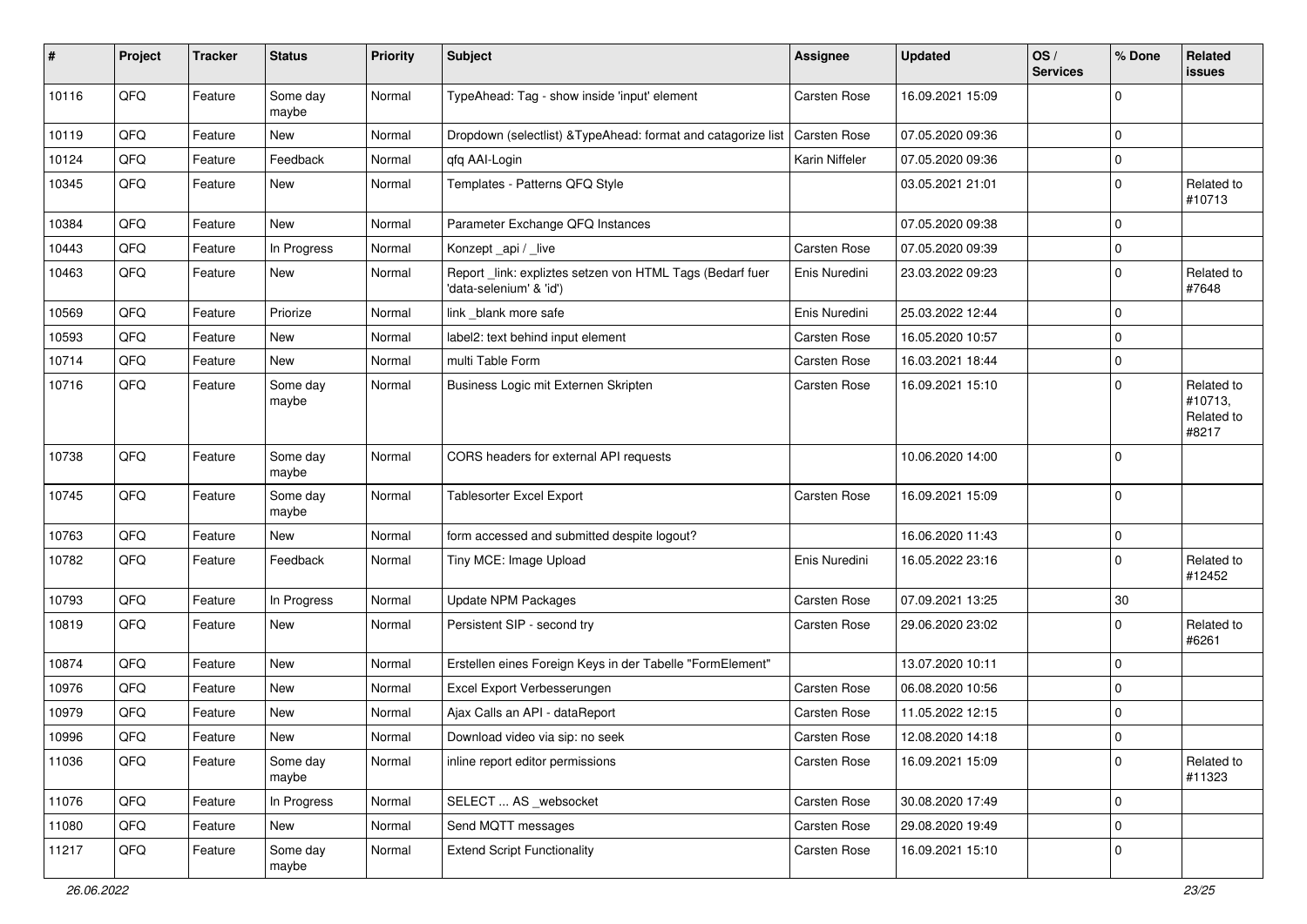| $\sharp$ | Project | <b>Tracker</b> | <b>Status</b>     | <b>Priority</b> | <b>Subject</b>                                                                                         | <b>Assignee</b>     | <b>Updated</b>   | OS/<br><b>Services</b> | % Done      | Related<br>issues                             |
|----------|---------|----------------|-------------------|-----------------|--------------------------------------------------------------------------------------------------------|---------------------|------------------|------------------------|-------------|-----------------------------------------------|
| 11320    | QFQ     | Feature        | Priorize          | Normal          | Typo3 Version 10 support                                                                               | <b>Carsten Rose</b> | 05.05.2021 22:09 |                        | $\Omega$    |                                               |
| 11322    | QFQ     | Feature        | Some day<br>maybe | Normal          | Form Element JSON - (multiline parameter field)                                                        | Carsten Rose        | 16.09.2021 15:10 |                        | 0           |                                               |
| 11323    | QFQ     | Feature        | Some day<br>maybe | Normal          | Report Frontend Editor Modal + Codemirror                                                              | Carsten Rose        | 16.09.2021 15:10 |                        | 0           | Related to<br>#11036                          |
| 11460    | QFQ     | Feature        | <b>New</b>        | Normal          | Easier creation of changelog: gitchangelog                                                             | <b>Carsten Rose</b> | 12.06.2021 10:20 |                        | $\Omega$    | Related to<br>#13467                          |
| 11504    | QFQ     | Feature        | <b>New</b>        | Normal          | Dynamic Update: Button text update for 'Save',' Close' &<br>'Delete'                                   | Carsten Rose        | 12.11.2020 23:44 |                        | $\Omega$    |                                               |
| 11516    | QFQ     | Feature        | <b>New</b>        | Normal          | Multi Page Form (Previous/Next Buttons)                                                                | <b>Carsten Rose</b> | 16.03.2021 17:52 |                        | $\Omega$    |                                               |
| 11523    | QFQ     | Feature        | New               | Normal          | Mit dynamic Update erkennen, ob Upload gemacht wurde                                                   | Carsten Rose        | 13.11.2020 15:07 |                        | $\Omega$    | Related to<br>#9533                           |
| 11534    | QFQ     | Feature        | <b>New</b>        | Normal          | Report: Action on selected rows - Table batchprocessing<br>feature                                     |                     | 18.11.2020 08:15 |                        | 0           |                                               |
| 11535    | QFQ     | Feature        | <b>New</b>        | Normal          | Ability to create SQL columns in frontend QFQ forms                                                    |                     | 17.11.2020 12:11 |                        | $\mathbf 0$ |                                               |
| 11702    | QFQ     | Feature        | New               | Normal          | HTML Special Char makes no sense for 'allbut' if '&' is<br>forbidden                                   | Carsten Rose        | 07.12.2021 16:35 |                        | 0           | Related to<br>#5112,<br>Related to<br>#14320  |
| 11716    | QFQ     | Feature        | <b>New</b>        | Normal          | Form an beliebiger Stelle im Report anzeigen                                                           |                     | 09.12.2020 09:47 |                        | $\Omega$    |                                               |
| 11747    | QFQ     | Feature        | New               | Normal          | Maintenance Page with Redirect                                                                         | Carsten Rose        | 03.05.2021 20:47 |                        | $\Omega$    | Related to<br>#11741                          |
| 11775    | QFQ     | Feature        | <b>New</b>        | Normal          | Subrecord Tooltip pro Feld                                                                             | <b>Carsten Rose</b> | 18.12.2020 15:22 |                        | $\Omega$    | Related to<br>#11955                          |
| 11850    | QFQ     | Feature        | New               | Urgent          | Wizard Form: basierend auf einer Tabelle eine Form<br>anlegen.                                         |                     | 03.05.2021 21:12 |                        | $\Omega$    | Blocked by<br>#8082                           |
| 11892    | QFQ     | Feature        | <b>New</b>        | Normal          | tablesorter: columns with links are hard to order - new<br>qualifier 'Y: <ord>'</ord>                  | Enis Nuredini       | 23.03.2022 09:22 |                        | $\Omega$    |                                               |
| 11893    | QFQ     | Feature        | <b>New</b>        | High            | Broken SIP: a) only report one time, b) only report in main<br>column                                  | Carsten Rose        | 12.05.2021 12:13 |                        | $\Omega$    | Related to<br>#12532,<br>Related to<br>#14187 |
| 11955    | QFQ     | Feature        | New               | Normal          | subrecord: new title option to set $\langle$ th attributes - e.g. to<br>customize tablesorter options. | <b>Carsten Rose</b> | 03.05.2021 20:47 |                        | $\Omega$    | Related to<br>#11775                          |
| 11980    | QFQ     | Feature        | In Progress       | Normal          | protected verzeichnis MUSS geschützt werden                                                            | Carsten Rose        | 07.09.2021 13:30 |                        | $\mathbf 0$ |                                               |
| 12023    | QFQ     | Feature        | New               | Normal          | MySQL Stored Precdure: QDECODESPECIALCHAR()                                                            | Carsten Rose        | 16.02.2021 11:16 |                        | $\mathbf 0$ | Related to<br>#12022                          |
| 12024    | QFQ     | Feature        | New               | Normal          | Excel Export: text columns by default decode<br>htmlspeciachar()                                       | Carsten Rose        | 17.02.2021 23:55 |                        | 0           | Related to<br>#12022                          |